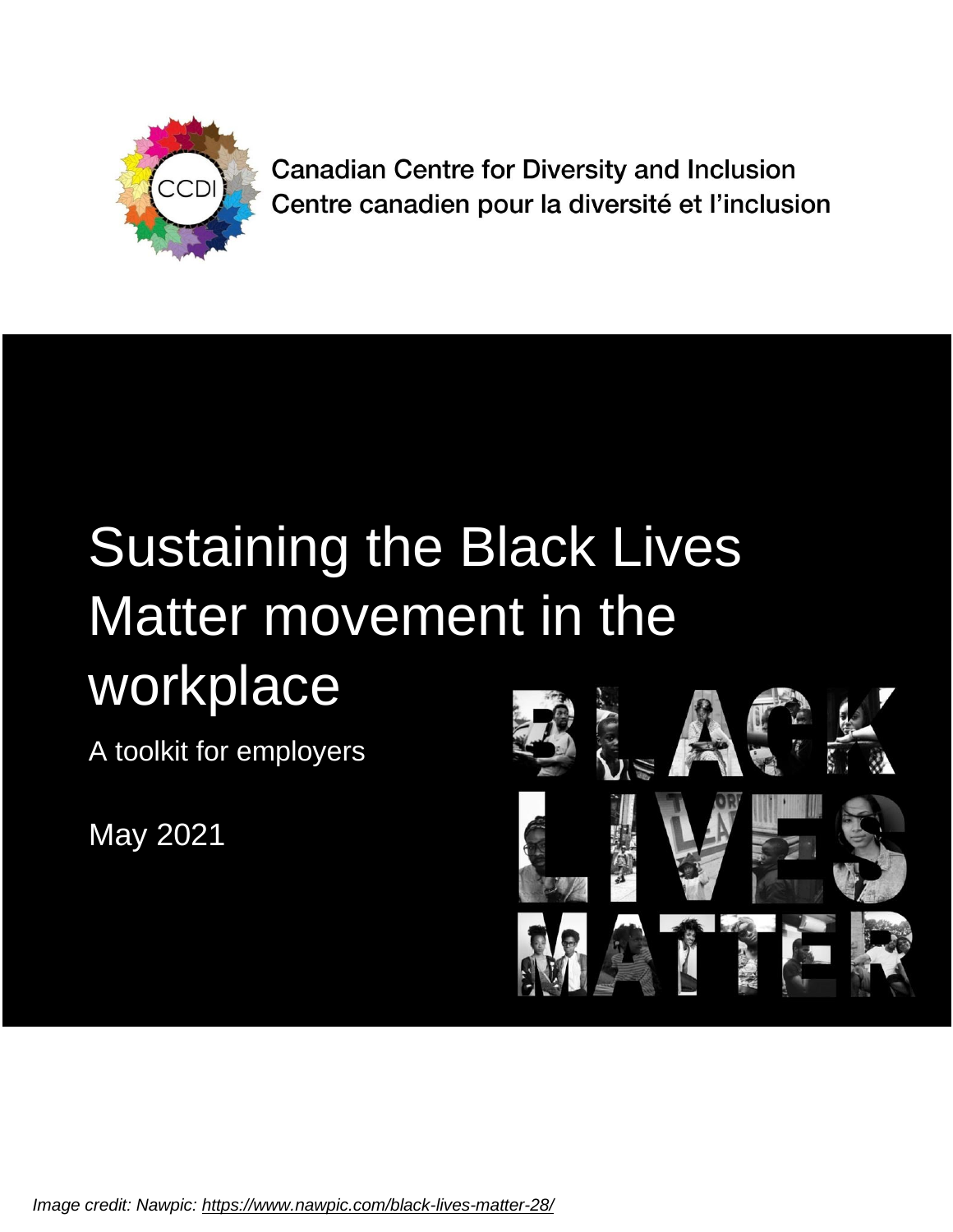# Contents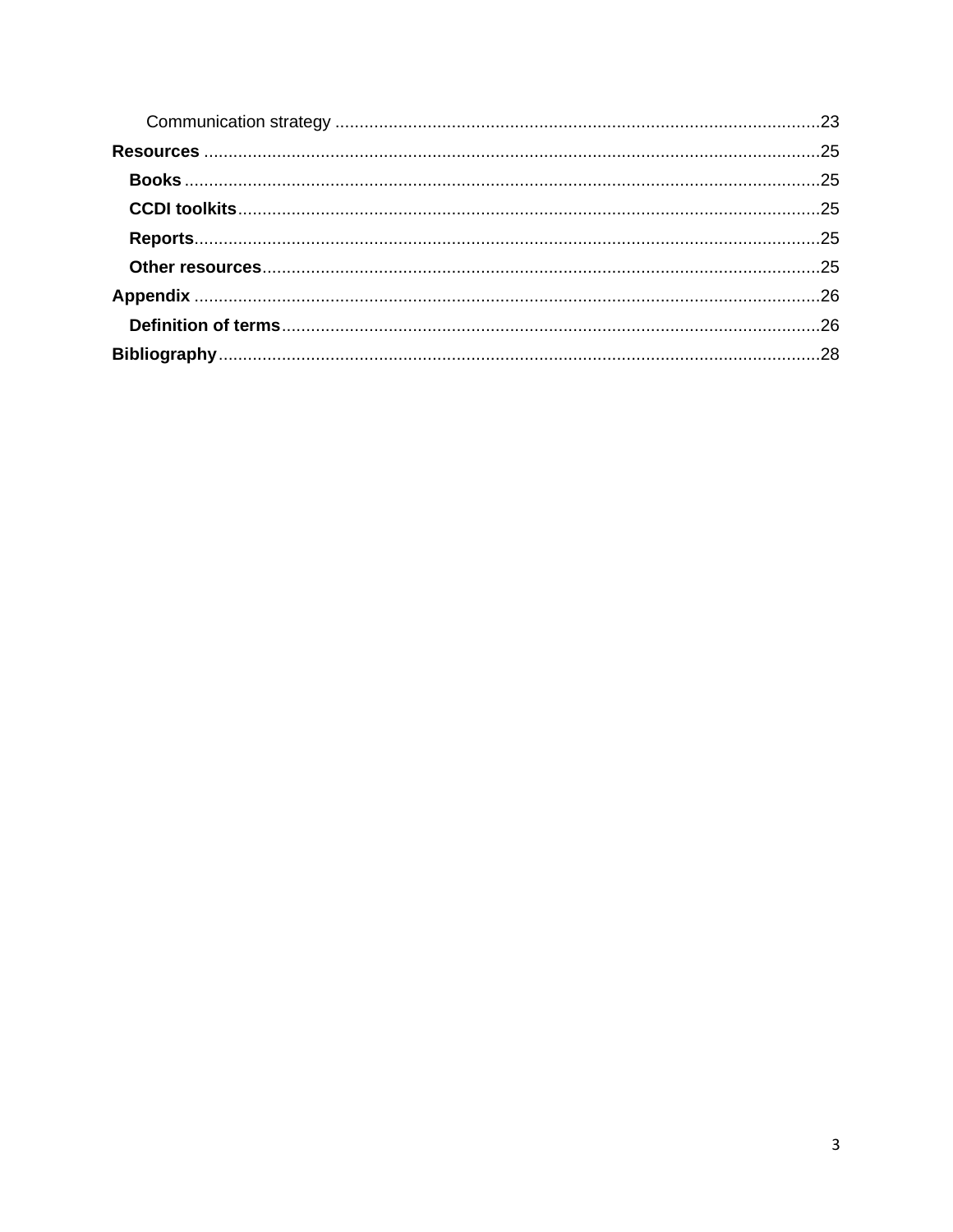### <span id="page-3-0"></span>**Executive summary**

Anti-Black racism has always existed in Canadian workplaces. Today, employers have an unprecedented opportunity to change this status quo. Anti-Black racism, born out of historical systems that devalued Black lives, continues to this day in hiring practices, HR policies and workplace biases that make it very difficult for Black Canadians to succeed and advance in the workplace. This report addresses the increasing demand for guidance on how employers can support Black employees by sustaining the ideals behind the Black Lives Matter movement.

In the summer of 2020, the deaths of Black individuals within the context of the COVID-19 pandemic exposed a wide range of racism against Black communities. This brought together a broad spectrum of Canadians who said, "Enough is enough. We need to address anti-Black racism at work." Anti-Black racism has a detrimental effect on the one who instigates it and the recipient of these actions and negatively impacts the workplace. One of its many effects is how it fosters a toxic work environment for Black employees, which in turn stifles their voices, sense of safety and belonging, innovation, and creativity.

Employers can benefit if everyone is meaningfully, and not performatively, engaged in the process of creating an inclusive workplace. The first step is in understanding three key points. First, Black people are diverse and are not a monolith in and of themselves. Secondly, a diversity of Black voices is needed at the table to tackle systemic racism. Finally, Black people should not be counted on to provide all the answers – there must be organizational accountability. Depending solely on them to respond to such a historic, sensitive, and systematic issue can be emotionally overwhelming and inequitable.

One of the critical components of creating an anti-racist workplace (a place where employees actively seek to eliminate racism through continuous learning, collaboration and change of policies and culture) is understanding the cycle of bias and how it affects Black people:

- Biases about Black people, emanating from inaccurate representations, are internalized and re-enacted in the workplace, perpetuating a vicious cycle of prejudice and discrimination.
- They negatively impact the consideration of Black employees for leadership positions and diminishes the chances of their ascent or entry into other roles.
- Other consequences of anti-Black racism such as micro-aggressions, shadeism, and code-switching are explored as part of this cycle that reinforces stereotypes and biases.

Anti-Black racism can be a catalyst for addressing other forms of discrimination within the workplace. This calls for allyship from non-Black employees who will fully support creating an anti-racist organizational culture with the full confidence that eliminating anti-Black racism will create a more just and equitable workplace. Being anti-racist means making "frequent, consistent, and equitable choices to be conscious about race and racism." It also means taking actions to "end racial inequities in our daily lives."<sup>1</sup> By building the capabilities needed to be an

<sup>&</sup>lt;sup>1</sup> National Museum of African American History & Culture, "Being Antiracist.

<sup>&</sup>quot;https://nmaahc.si.edu/learn/talking-about-race/topics/being-antiracist.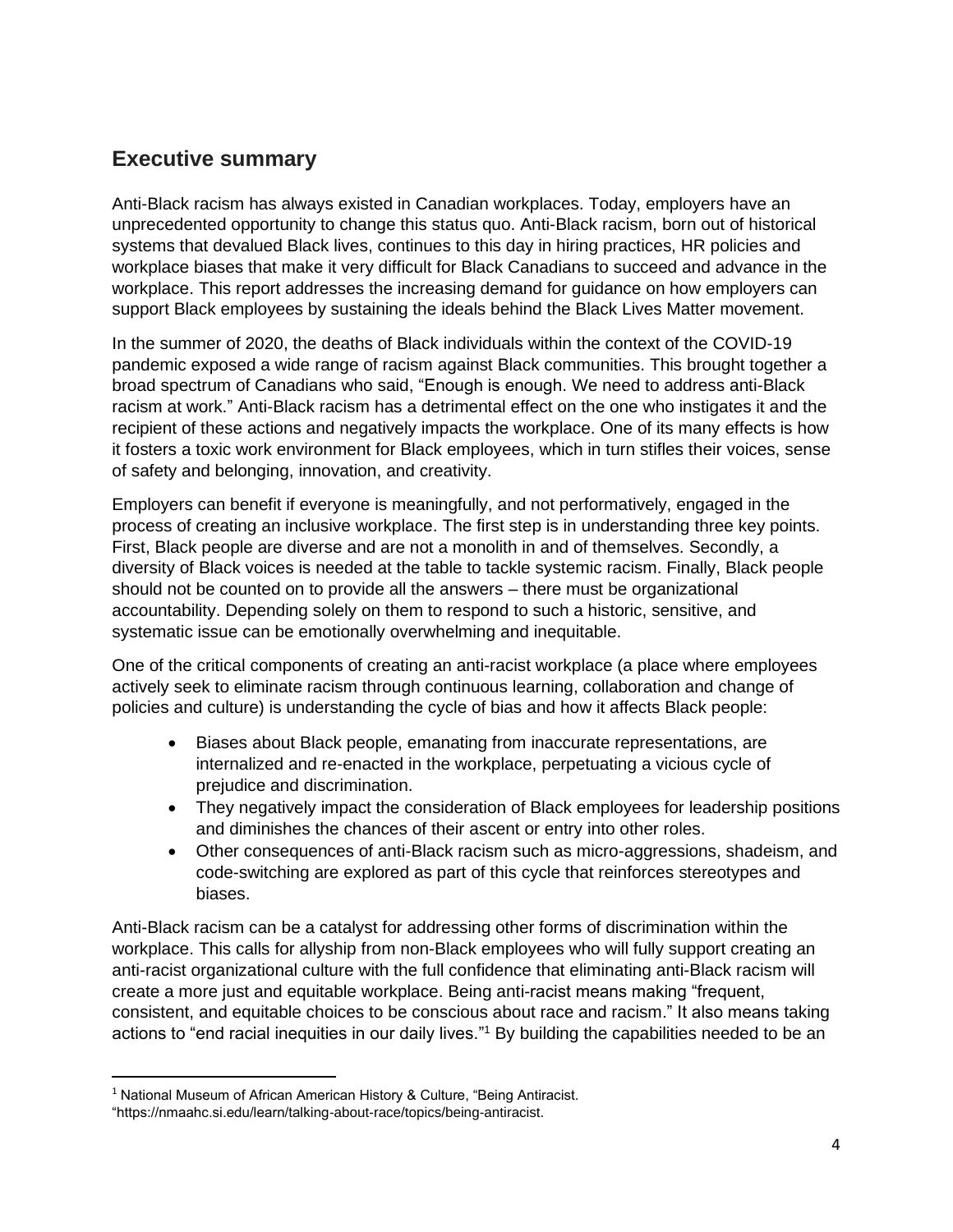ally, employees are equipped with the skills to ensure that everyone can bring all aspects of their identities to work. For members of the leadership team, this has wide-ranging implications. Diverse workplaces:

- become a workplace of choice and can attract and retain talent,
- are more productive and create greater impact (e.g. produce more revenue and/or social outcomes aligned with the organization's vision), and
- attract business and markets from previously unexplored segments of the population.

Using the LEAD strategy (Deloitte) as a baseline, this toolkit recommends four strategies to keep the momentum going to address anti-Black racism in the workplace. They are to **Listen**, **Engage**, **Acknowledge** and **Do**. The framework engages the following core practices:

- **Listening** to Black employees and allies to establish short- and long-term goals
- **Engaging** Employee resource groups (ERG's) to support changes implemented
- **Acknowledging** where pitfalls may lie and actively addressing them
- **Doing** what you say you will do, especially as it pertains to leaders who set the tone and demonstrate accountability.

Strategies: re-evaluating the values, vision, leadership, and structure of the organization to assess the status of where you are. For example:

- To what extent do the organization's value and vision encompass inclusion as key to its success?
- Does the leadership and structure of the organization represent the employees?
- Are there Black leaders within the organization?
- How does the organization evaluate its status? Through focus groups, surveys and exit interviews? These can help clarify its relationship with its employees.

Armed with reliable data, leaders need to commit to, incorporate and report on different strategies to increase Black representation in the organization, such as:

- Developing structures to eliminating bias in hiring practices
- Training HR and hiring managers to hire people based on qualifications
- Reviewing employee representation and set clear hiring goals and accountability for the organization
- Creating mentorship and sponsorship programs for Black employees
- Ensuring professional development opportunities are equitably offered
- Offering diversity and inclusion training for all staff

Additionally, leveraging employee resource groups becomes a vital part of promoting spaces where conversations can take place about workplace needs. Providing training for staff and volunteers and ensuring that people are encouraged to attend shows a commitment to change.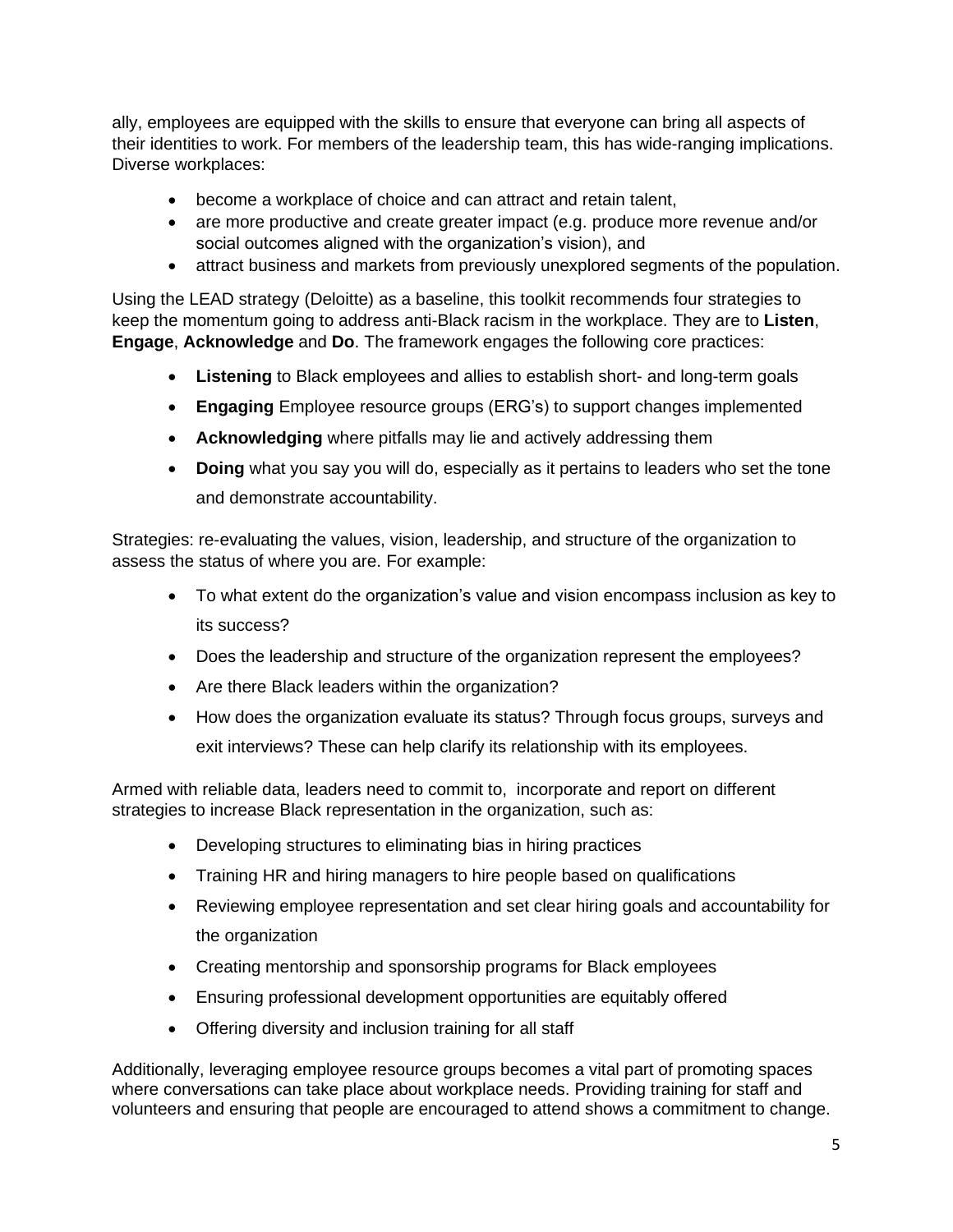Beyond these strategies, it must be understood that this is not a one-time effort, but that human and financial resources must be allocated to analyze and measure results and communicate changes along the way.

Measuring impact then becomes a way of showing not only to staff but also to the industry that a structured approach works. Setting clear goals, engaging experts in the field, and communicating results can show that anti-Black racism has no place at work.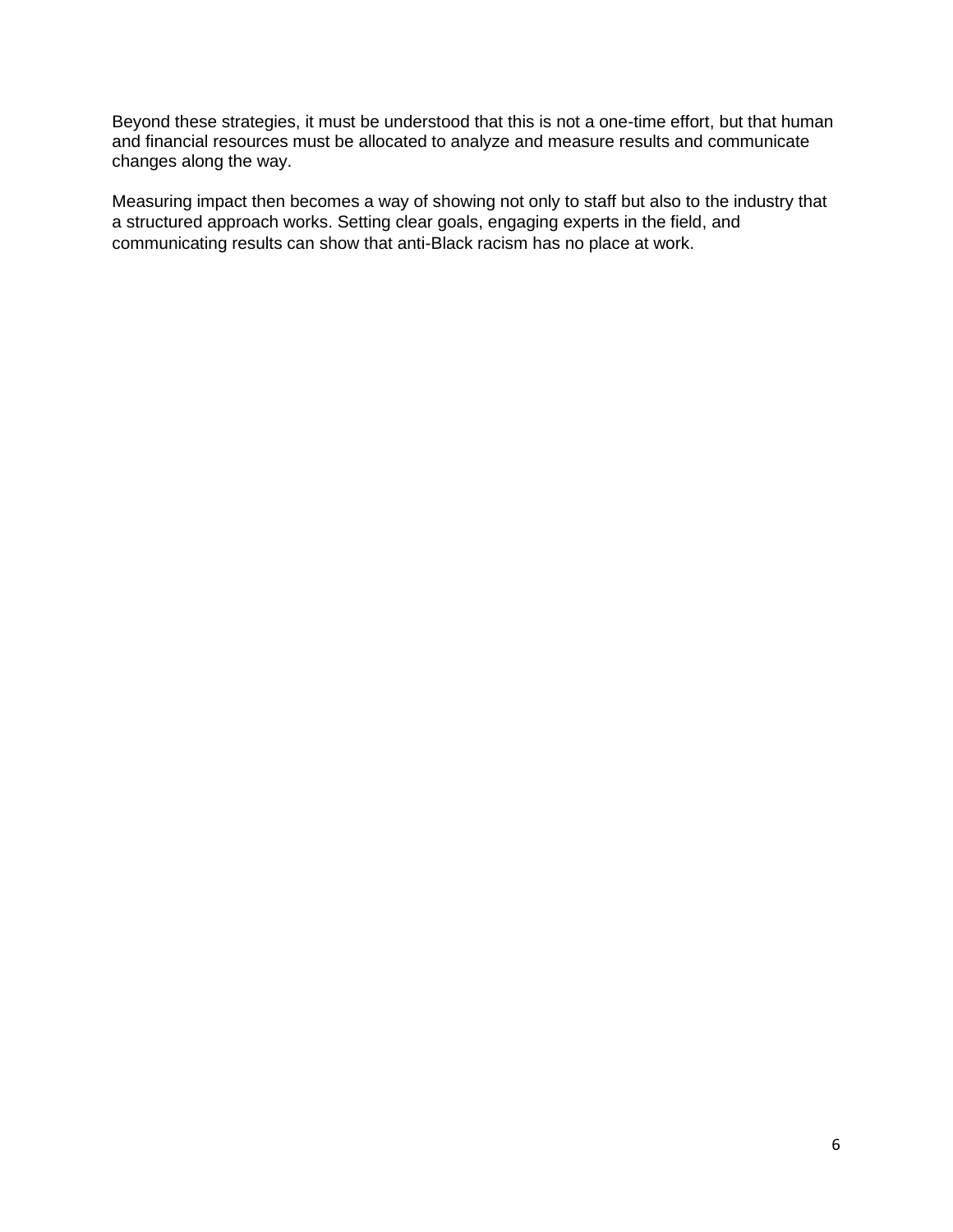# Understanding the Black Lives Matter movement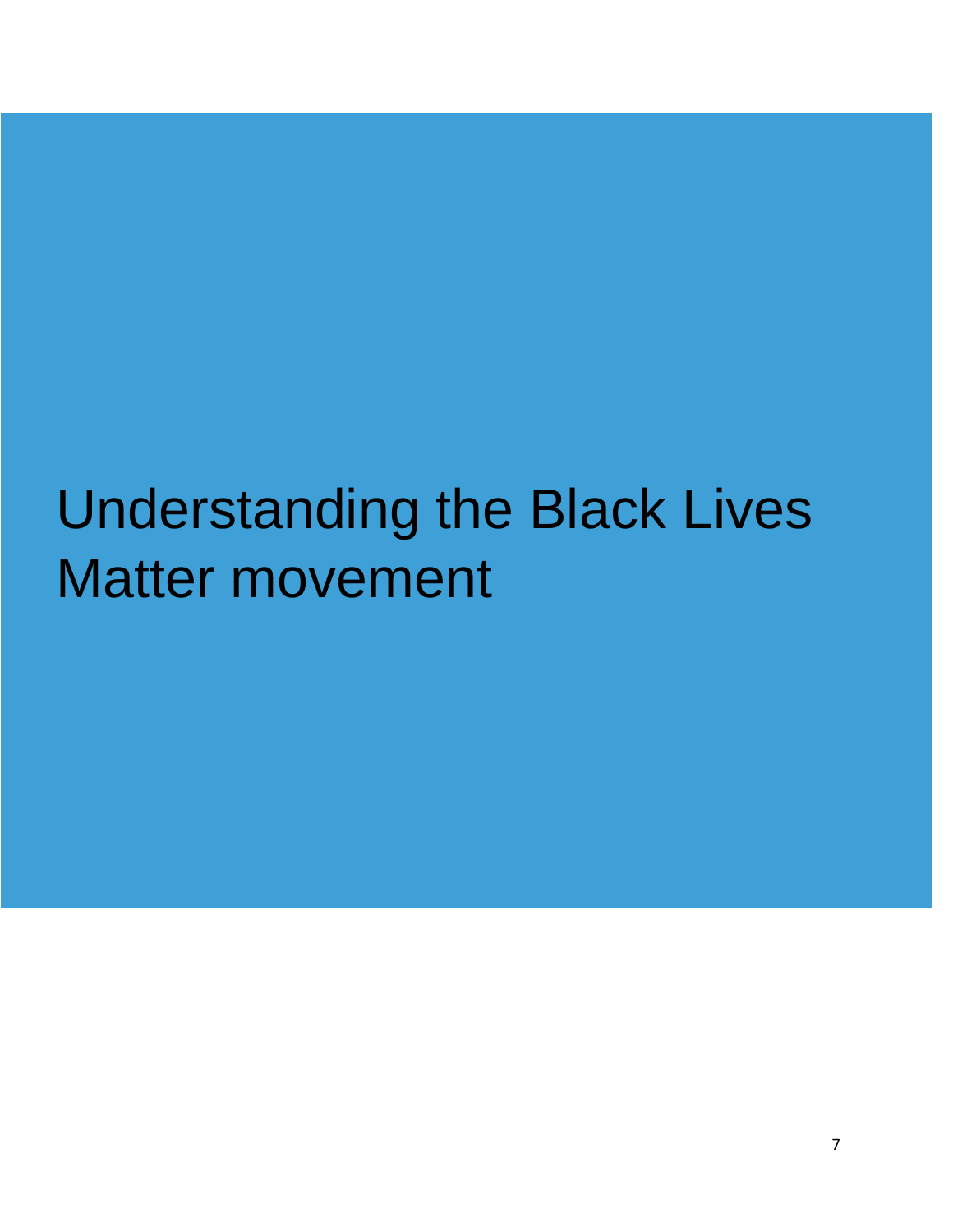#### <span id="page-7-0"></span>**Introduction**

On Wednesday, March 11<sup>th</sup> 2020, the World Health Organization declared COVID-19 a pandemic. <sup>2</sup> This declaration negatively impacted the lives of people, and in particular minority communities by unearthing the existing inequalities within our social fabric. These sentiments were intensified by incidents of police brutality against Black and Indigenous people. On Monday, April 6th, 2020, D'Andre Campbell, a 26-year-old, was shot and killed in his home by police in Brampton, Ontario. A couple of months later, on May 25<sup>th</sup>, George Floyd was killed by the police in Minneapolis, Minnesota. Shortly after, on Wednesday, May 27th, 2020, the policeinvolved death of an Indigenous and Black woman named Regis Korchinski-Paquet was reported in Toronto. Three years earlier, on June 27 2017, Pierre Coriolan was also shot in Montreal, Quebec and died while in police custody.<sup>3</sup> Again on February 23<sup>rd</sup> 2019, the shooting of Machaur Madut, a Somalian immigrant who struggled with mental health issues sparked fury within the Winnipeg community.<sup>4</sup> According to the CBC report on police violence published in 2018, between 2017 and 2000, 18 Black men and one Black boy were among the 52 people killed in encounters with Toronto police officers. 5

The compacted timeline of these deaths and the trauma they caused, exacerbated by COVID-19, became a catalyst for change in the workplace. Anti-Black racism protests took place across Canada with tens of thousands of attendees. Their demands reverberated in the vastly changed workplaces in corporate Canada. Calls have been and continue to be made to create and strengthen anti-racist places of work.

#### <span id="page-7-1"></span>The Black Lives Matter movement

It is essential to understand the difference between the Black Lives Matter organization from the movement referred to in this toolkit.<sup>6</sup> The Black Lives Matter organization started in the United States in 2013 in response to the acquittal of the man who shot and killed Trayvon Martin. There are chapters in many other countries, including five in Canada as of May 2021. According to this organization, its mandate is to ensure justice and liberation for Black people worldwide. The movement referred to in this toolkit is the collective response across Canada to end systemic racism that puts Black employees at a disadvantage in the workplace.

In the wake of these social developments, business leaders have made numerous statements acknowledging systemic racism as an issue. The Black North Initiative (BNI), led by the Canadian Council of Business Leaders Against Anti-Black Systemic Racism, uses a business mindset to end anti-Black systemic racism. More than 500 companies collectively have pledged to work with the BNI to address anti-Black racism in their companies<sup>7</sup> and share learning across industries. Such an effort shows the collaborative nature of this movement.

#### <span id="page-7-2"></span>Black identity is diverse

Black Canadians are not a monolith, and they possess rich and diverse heritages and identities. Afro-Canadians have various origins, and their lived experiences in this country will differ

<sup>4</sup> http://www.themanitoban.com/2019/03/community-rallies-for-justice-after-man-shot-and-killed-by-police/36957/

<sup>5</sup> https://www.cbc.ca/news/canada/toronto/police-deaths-blacks-data-1.4599215

<sup>2</sup> https://www.canadianhealthcarenetwork.ca/covid-19-a-canadian-timeline

<sup>3</sup> https://www.cbc.ca/news/canada/montreal/montreal-video-police-shooting-rcmp-coriolan-1.4523348

<sup>&</sup>lt;sup>6</sup> To learn more about the Black Lives Matter organization and its chapters across Canada, please visit <https://blacklivesmatter.ca/>

<sup>&</sup>lt;sup>7</sup> Visit the Black North Initiative website to learn more:<https://blacknorth.ca/>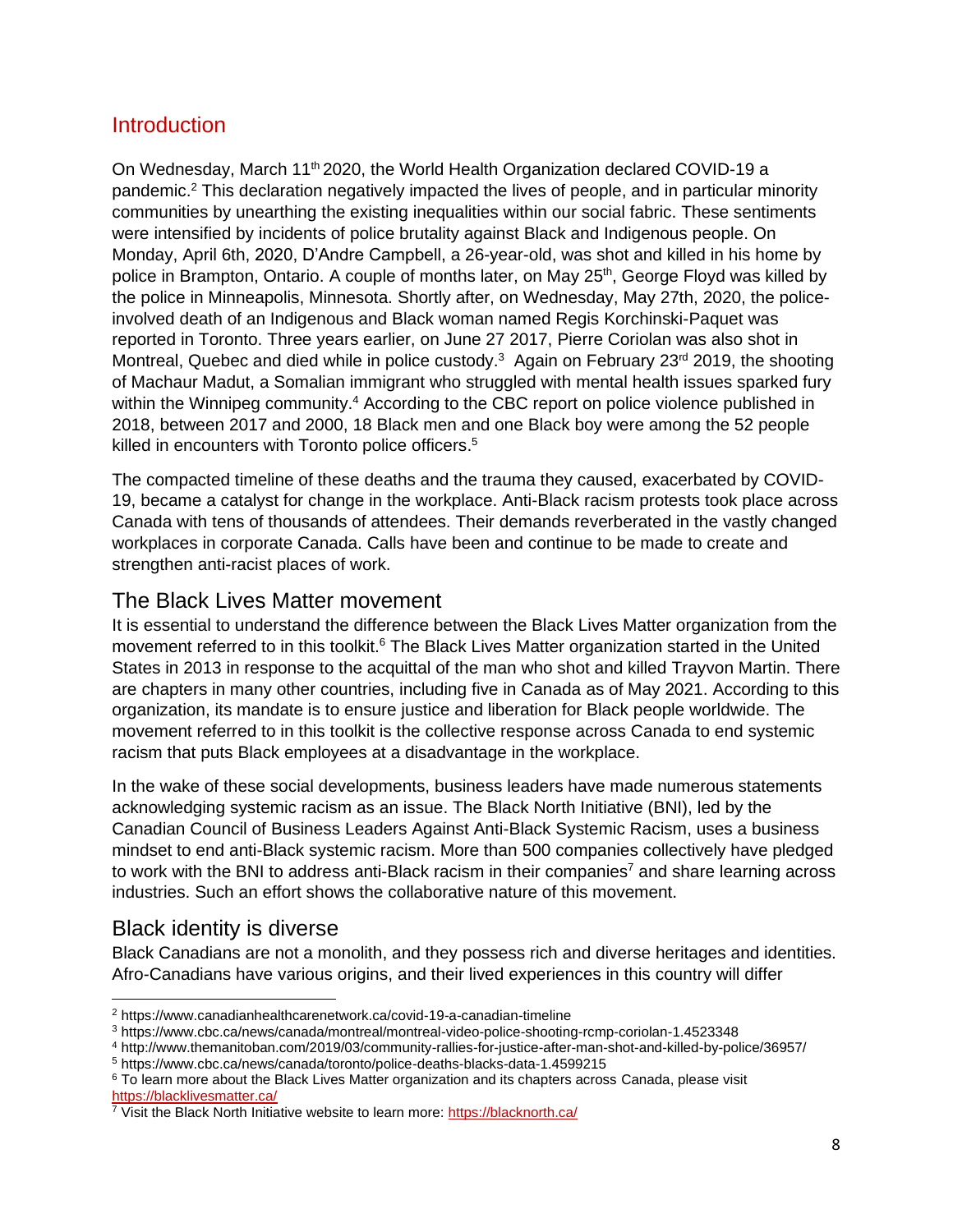depending on whom you speak to. Africans have been present in Canada since the beginning of the transatlantic settlements. The first African arrived in 1629 as a slave. Slavery was a common practice among early European settlers. It brought thousands of Black people and inducted them into various kinds of labour. During the American wars of independence, Black Loyalists, fleeing the United States accompanied other White Loyalists who owned Black slaves and eventually settled in different Canadian provinces. On 1<sup>st</sup> August 1834, the slave trade was abolished in the British Empire, 31 years earlier than in the United States (Walker). This made Canada a haven for Black slaves escaping slavery south of the border. Although Canadians should be proud of this history, it in no way erases the legacy of discrimination against Black Canadians. For more than 200 years, slavery and all the injustices within this system bequeathed cultural and legislative setbacks that negatively impacted Canadians of Black origin. Between 1800 and 1900, black communities grew exponentially and were concentrated in major cities such as Montreal, Africville (Nova Scotia), Toronto and Vancouver.

Decades after America's Civil War, the enactment of discriminative Jim Crow laws once again drove African Americans to migrate to Canada in search of a better life (Williams and Walker). Again in 1955, after the second World War, the demand for domestic labour led to legislation that encouraged migration from the West Indies into Canada (Oyeniran). Subsequently, various groups of Black migrants have settled in Canada since the 1960s. In essence, the waves of migration of people of African origin into Canada is interminable as diverse Black people have made Canada their home from the earliest days to the present. According to a Statistics Canada report in 2016, Black Canadians have diverse origins making up about 3.5% of Canada's population. This number is projected to rise to between 5.0% and 5.6% of Canada's overall population by 2036 (Statistics Canada).

As such, the lived experience of one Black person is not representative of all Black people. Therefore, employers must fully engage Black employees, community members, leaders, and experts to learn their perspectives and understand how they can sustain the BLM movement at work to ensure that policies and strategies developed are based on factual and reliable information.

#### <span id="page-8-0"></span>**Intersectionality**

The concept of intersectionality (first coined by Kimberlé Crenshaw) helps understand the Canadian Black experience. This concept examines how different types of discrimination interact and are compounded within the lives of racialized people. For instance, Black women experience the workplace differently than Black men because of their gender and race. A Black woman may experience a combination of racism, gender discrimination or sexism within the same context. In contrast, her Black male counterpart can only identify negative racial sentiments within the same interaction. Similarly, a dark-skinned Black woman's experience of discrimination will be complex, invoking various systems of oppression within a context where other lighter-skinned racialized employees would not feel negatively impacted by the same interaction.

As such, within organizational settings, other aspects of the identities of Black employees must be considered when thinking of creating an equitable workplace. These may include gender, parenthood, sexual orientation, disability and more.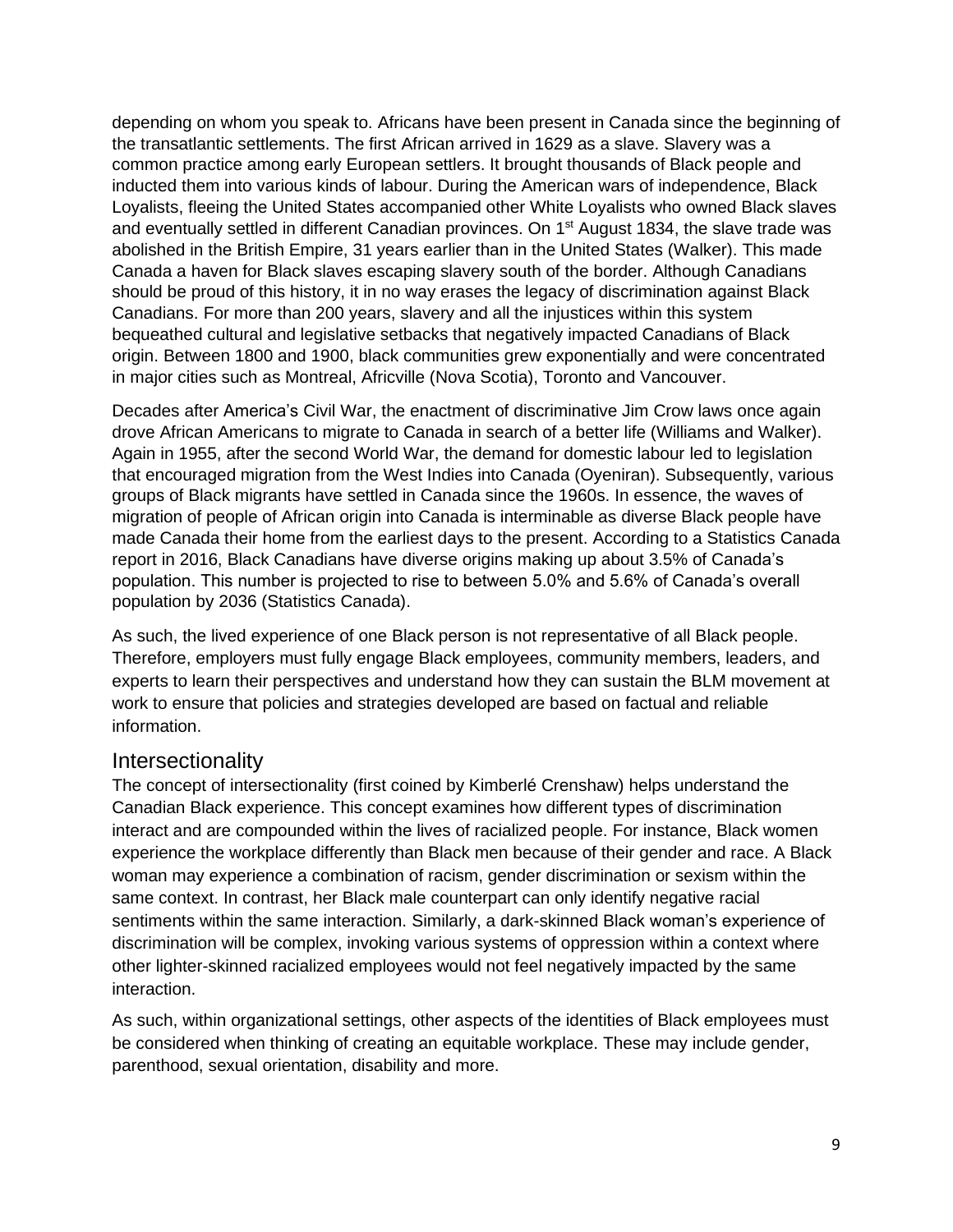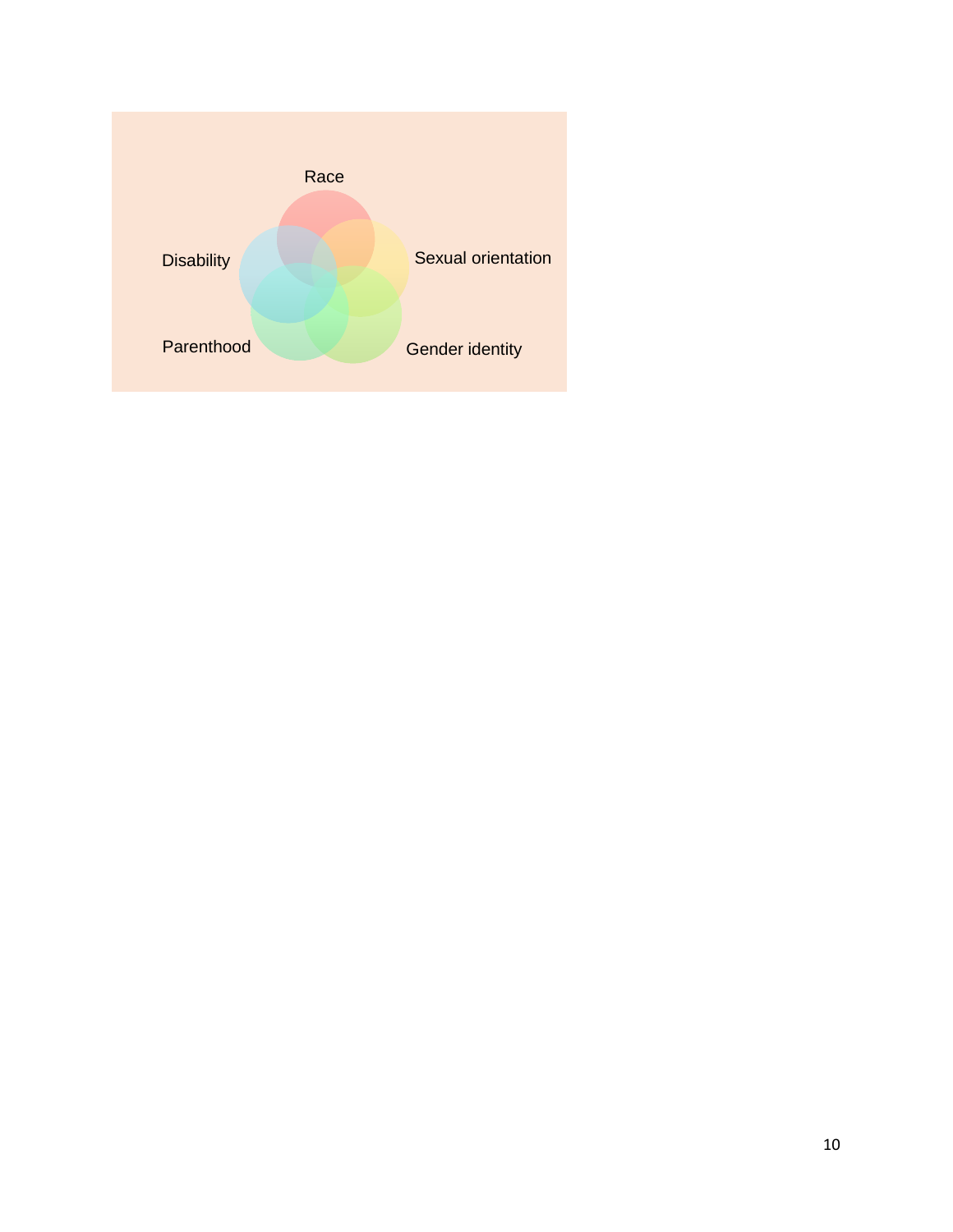# Workplace implications of anti-Black racism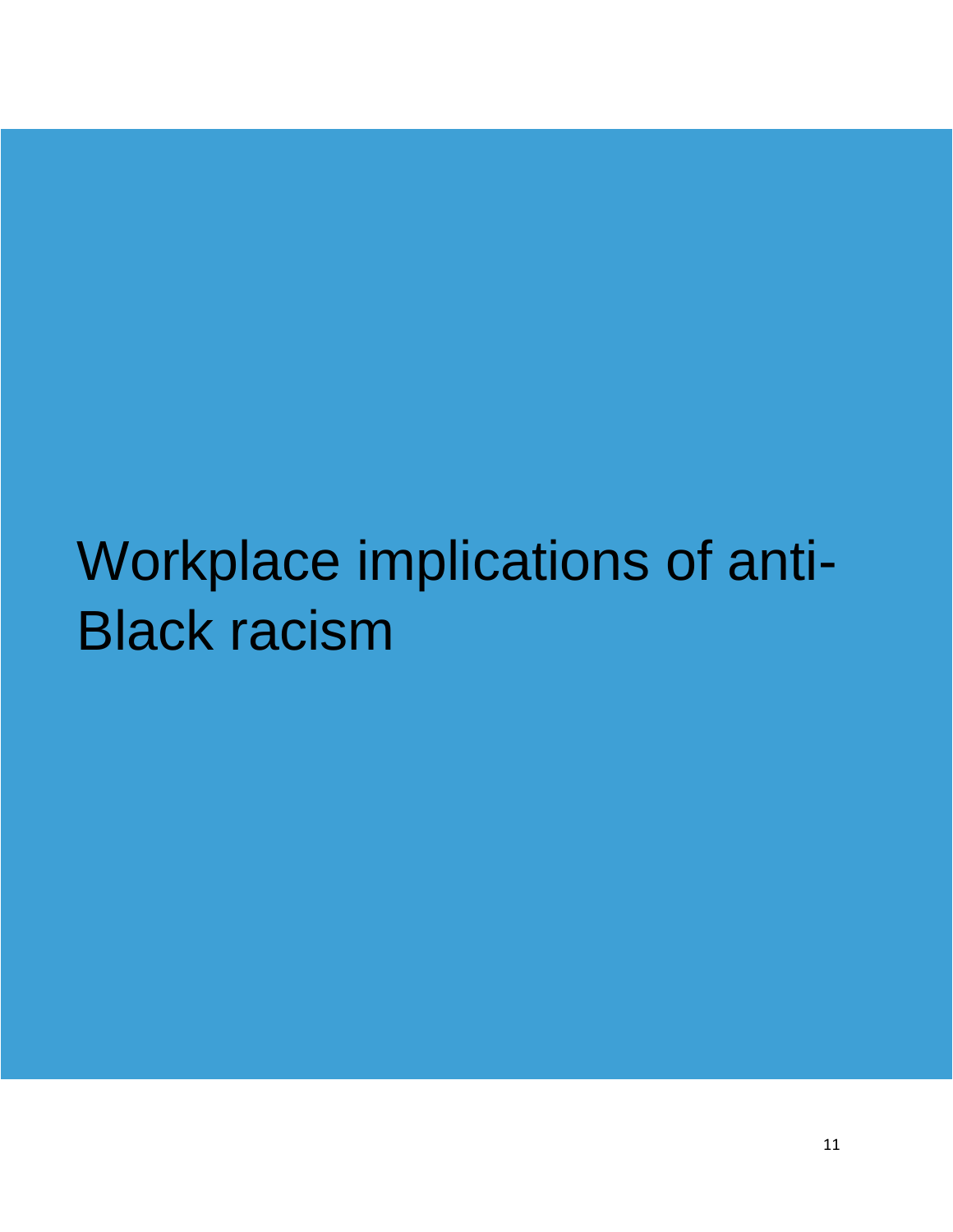# <span id="page-11-0"></span>Workplace implications of anti-Black racism

Anti-Black racism in the workplace can be observed through biases (conscious and unconscious) that can be classified as discrimination when perpetuated and repeated in a targeted way.

#### <span id="page-11-1"></span>The cycle of bias

The cycle of bias below helps to understand how bias operates. Biases and stereotypes about Black people are repeated and internalized and carry over into systems and institutions of power. Once internalized, these biases and stereotypes can influence and inform policy in a way that discriminates against Black people.



Consider the stereotype listed above that Black people are less intelligent, and for that reason, inferior. This bias of inferiority has a long history rooted in social, scientific, and cultural beliefs. Scientific theories of the 17<sup>th</sup> century onward supported the widely held belief that Black people were not equal to white people in intellect and social capacity. These arguments were used to justify their maltreatment and enslavement. Blacks then could be stolen, sold, and brutalized because they were not of equal value to white citizens. According to this logic, the white race was superior. Over the years, this belief has been passed on, and it has been reimagined, internalized and re-enacted. This bias is evident today in inaccurate representations of Black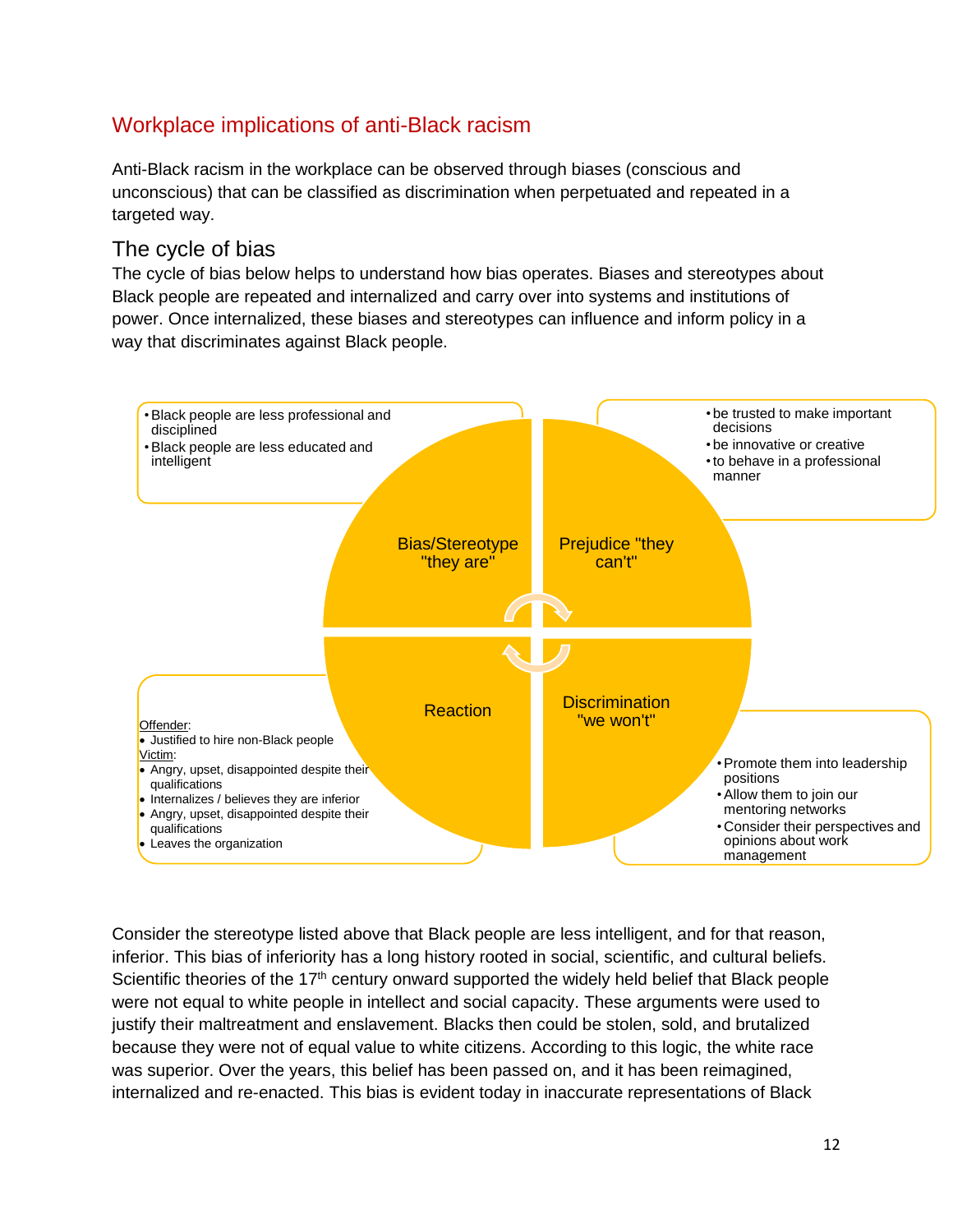people in the media, hiring biases, housing discrimination, racial profiling, and other acts. They contribute to the oppressions they face regularly. By acknowledging this cycle and how it works, employers can take the steps necessary to disrupt it.

#### <span id="page-12-0"></span>For Black employees

Part of creating an inclusive workplace is recognizing the specific challenges that Black employees face in the workplace. Challenges such as representation, shadeism, professionalism, micro-aggressions and code-switching are but a few of the examples shared here to provide context.

To fully explore the complex ways racism and discrimination impact Black employees requires time and consistent effort. As you start learning and having conversations, be sure to use an intersectional lens to understand how these experiences can be layered. For example, the experience of discrimination against Black Canadians who have been in this country for generations is different from newcomers who have come to Canada more recently as immigrants or students. Also, it is also worth understanding how Black people with disabilities that are not often visible are discriminated against in a complex intersection of racism and ableism, and how often they have been subjected to police brutalities or other injustices. Another instance is the tendency for employers to resort to colorism, that is opting for bi-racial members of Black groups as spokespersons of the Black experience, oblivious to the notion that bi-racial Black people also face peculiar discriminations based on their skin colour. Trying to understand these challenges can be extremely useful for the organizational culture and the organization as a whole. It has a twofold effect:

- it helps to understand what Black colleagues go through and;
- shows sincerity in wanting to change the workplace fundamentally. This creates trust, which is essential for this work.

#### <span id="page-12-1"></span>Representation

The systemic racism that exists in Canada is reflected in the workplace in many ways. Through the lack of representation of Black people in leadership positions and overt racism in the workplace, these actions can alienate Black voices, experiences, and perspectives from decision-making circles. When decisions are made that do not include these perspectives, it tends to take a toll on the mental, physical, and negatively affects the economic well-being of Black employees and their close ones.

In a study conducted by the Diversity Institute at Ryerson University, it was found that Black leaders are absent from leadership positions on agencies, boards, and commissions across Canada. This study analyzed the representation of women, Black people, and other racialized groups in eight different cities in Canada: Toronto, Montreal, Vancouver, Calgary, Halifax, Hamilton, London, and Ottawa. Racialized people make up 28.4% of the population but account for only 10.4% of the board positions. Of the 1639 corporate board members in those cities, 13 or 0.8% were Black.<sup>8</sup> These findings reinforce a message to Black employees within such organizations that they may

<sup>8</sup> Diversity Institute at Ryerson University. "Black Leaders Are Nearly Non-Existent on Canadian Boards According to Ryerson's Diversity Institute's New Study of Canadian Board Diversity." *Cision*, 6 Aug. 2020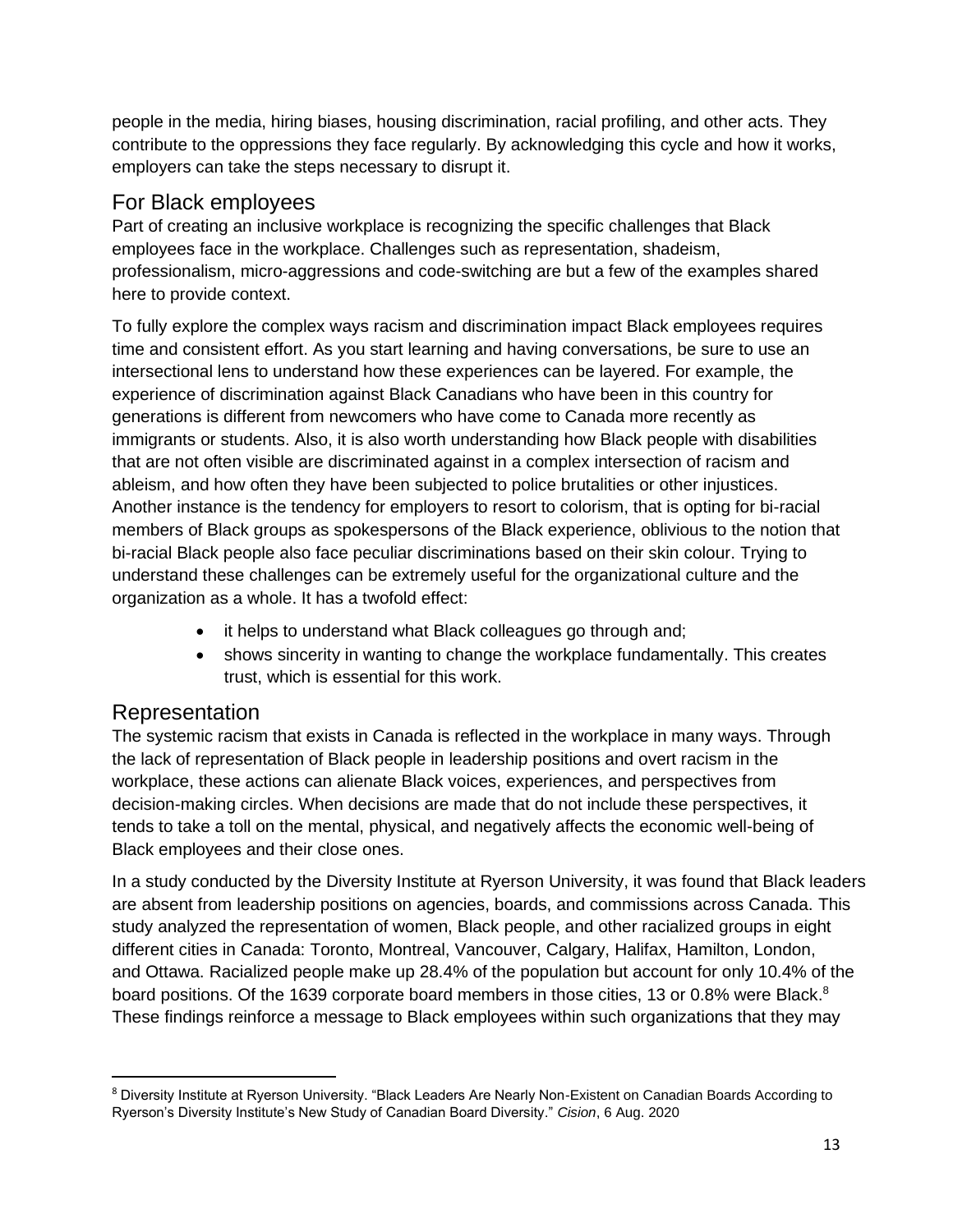never be appointed to such positions. While these can be categorized as micro-aggressions, their impacts can be significant on the well-being and lives of Black employees.

## <span id="page-13-0"></span>Shadeism

"Shadeism or colourism is prejudice based on skin tone, usually with a marked preference for lighter-skinned people" (Estrada).<sup>9</sup> Black employees who have lighter skin and less kinky hair (features closer to European beauty standards) receive more preferential treatment than those with less European-like and distinctly African physical features (Awad et al.) At its root, shadeism is internalized white supremacy, the notion that any resemblance to Western cultural standards is non-threatening and safe because of its proximity to white cultural standards. How it manifests in the workplace is varied. However, in peculiar instances, black-skinned employees may get passed over for opportunities that gives the organization visibility based on the unconscious bias that a lighter skinned Black person is more likely to exhibit qualities similar to Western standards than the dark- skinned person.

# <span id="page-13-1"></span>Professional hair

Hair discrimination is a variant of racial discrimination. It is the unconscious denial that natural Black hair is professional. It is an unconscious bias expressed in the search for candidates with "clean-cut" profiles, which is Black hair that looks Caucasian. Such attitudes that penalize Black people for wearing their own hair has a long-institutionalized history of racism. <sup>10</sup> For decades, Black employees have been forced to conform to European standards of professionalism by wearing Caucasian hairstyles, like straight hair, and sleek ponytails to work. This is because hairstyles that show the natural state of black hair, which is coily and textured, have for decades not been considered professional within corporate workspaces. For instance, certain Black hairstyles such as twists, braids, dreadlocks, micro locks and afros are associated with unprofessionalism, deviancy, lack of proper grooming skills and criminality.<sup>11</sup>

# <span id="page-13-2"></span>Micro-aggressions

Micro-aggressions are "the everyday, subtle, intentional or unintentional interactions or behaviours that communicate some sort of bias toward historically marginalized groups" (Nadal).<sup>12</sup> In this regard, Black employees also face micro-aggressions in the form of verbal, nonverbal, and environmental insults. Whether intentional or unintentional, they communicate hostile, derogatory, or condescending messages to people based solely on their marginalized group membership. Micro-aggressions range from instances where people's credentials are put

<https://onlabor.org/fighting-workplace-hairstyle-discrimination-an-explainer/> March, 2020.

 $^9$  "'Shadeism' is the dark side of discrimination we ignore" by Meera Estrada May 24, 2019 <https://globalnews.ca/news/5302019/shadeism-colourism-racism-canada/> <sup>10</sup> [Alisha Jarwala,](https://onlabor.org/author/alishajarwala/) "Fighting Workplace Hairstyle Discrimination: An Explainer"

<sup>&</sup>lt;sup>11</sup> The Natural Hair movement has tried to destigmatize notions that Afro- textured hair is unprofessional. Currently, only two states (New York and California) have acknowledged and criminalized discrimination against Black natural hairstyles. See Jenna McGregor "More states are trying to protect black employees who want to wear natural hairstyles at work" [https://www.washingtonpost.com/business/2019/09/19/more-states-are-trying-protect-black](https://www.washingtonpost.com/business/2019/09/19/more-states-are-trying-protect-black-employees-who-want-wear-natural-hairstyles-work/)[employees-who-want-wear-natural-hairstyles-work/](https://www.washingtonpost.com/business/2019/09/19/more-states-are-trying-protect-black-employees-who-want-wear-natural-hairstyles-work/) September, 2019.

 $^{12}$  "Micro-aggressions Are A Big Deal: How To Talk Them Out And When To Walk Away" by Kevin Nadal. https://www.npr.org/2020/06/08/872371063/micro-aggressions-are-a-big-deal-how-to-talk-them-out-and-when-towalk-away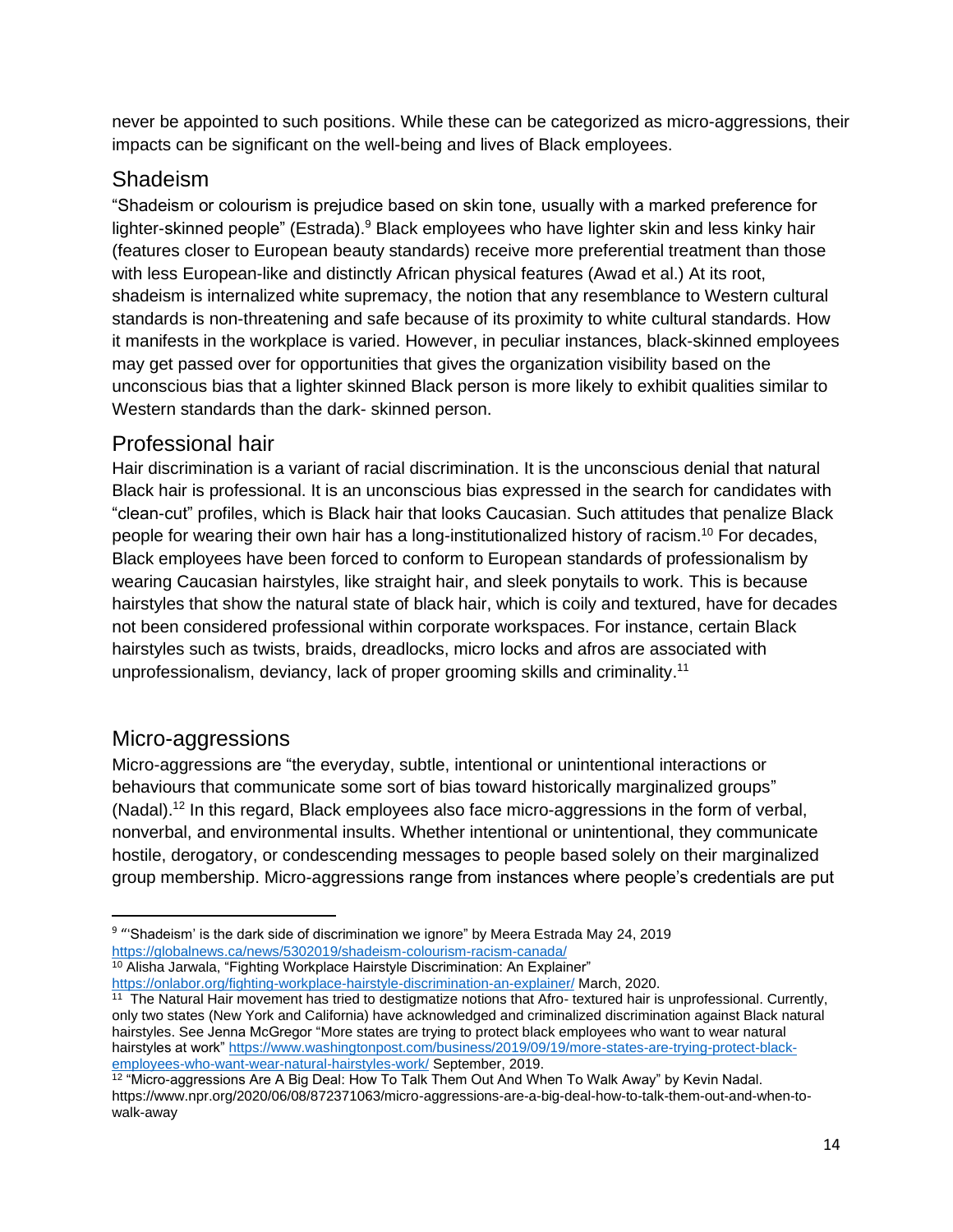into doubt to questions such as, "Where are you from? Where are you really from?" Another example would be commenting on how well a person from a minority community speaks English or French even when they were born or grew up in a Canadian community.

### <span id="page-14-0"></span>Spokes-modeling

Black employees may find themselves the only racialized individuals in the room and are often called upon to speak for minorities in general and Black people. There is an unspoken and everpresent pressure to behave and perform in such a way as not to misrepresent the race. This can be daunting for Black people since this group is highly diverse. Additionally, their lived experiences may not resemble the views held by the general audience in the organization. There is also the sense of discomfort that speaking about race-related issues may cause for certain racialized people. It is important to understand that some of these experiences are personal, involved their whole community or their families and social groups and may elicit strong emotional and sometimes traumatic reactions when they are instinctively called upon to rehash these incidents.

# <span id="page-14-1"></span>Code-switching

Within an environment where professionalism is strictly defined, Black employees constantly renegotiate their identity at work, home, and in society. The pressure to conform and the reality of belonging to numerous socially segregated communities can lead to code-switching.

There is a perception that non-conformity to the standard language and culture communicates that they are unprofessional and could impact their success and ability to rise within the workplace. For instance, Black employees may shy away from using the varieties of English spoken or certain cultural clothing or symbols within their communities in order to adhere to the politics of respectability in the workplace. This need to belong within corporate spaces is an enormous emotional labour. Inclusive environments consider the linguistic and cultural diversity among the workforce and enables employees to bring their whole selves to work, and this includes expressing themselves in the language and style that communicate their ideas most effectively. Here, it is important to reconsider stereotypical notions about using different cultural practices, languages or language dialects at work and set clear guidelines and expectations on how they can be used in the workplace.

# <span id="page-14-2"></span>For non-Black employees

The common negative notions that exist about Black people are repeated and carried forward both in conscious and subconscious ways in the workplace. These notions are communicated to Black employees through micro-aggressions (already defined above) and conscious and unconscious bias (explicit or implicit bias). Unchecked and unexamined biases and microaggressions can lead to acts of racism and discrimination.

In a 1993 interview with the American Journalist Charlie Rose, the Pulitzer Prize-winning African- American novelist Toni Morrison spoke of the "deleterious effect [racism has] on White people"<sup>13</sup> by pointing out how racism affects those individuals who exhibit racist behaviour or allow it to exist. The events of last summer showed that non-Black employees can no longer stay silent about anti-Black racism, for they risk perpetuating it through their silence. From a

<sup>13</sup> https://charlierose.com/episodes/18778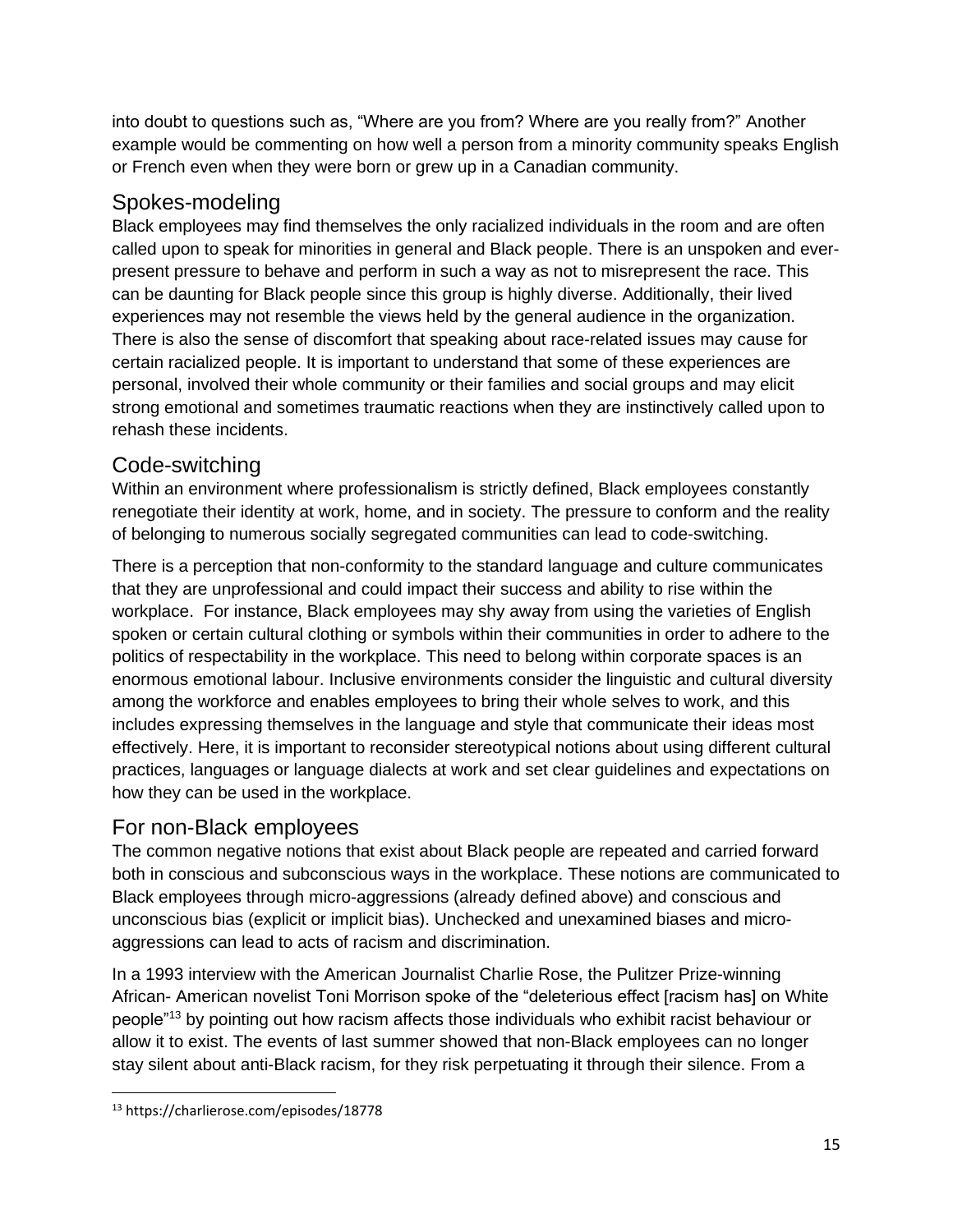workplace perspective, one must ask how anti-Black racism affects the ability to engage, innovate and produce quality work fully? Might it be time to consider that discrimination harms all those involved, from the actor, to the bystander, to the receiver?

#### <span id="page-15-0"></span>Call to action

Non-Black employees can sustain the BLM movement by striving to be allies to Black employees. Allies actively seek to understand, earn trust, continuously educate themselves and show accountability for their mistakes and repair work relationships when harm has been done.

Part of being an ally is acknowledging your privilege and using it to support others. One way to begin this journey is by asking yourself:

- What privilege do I have because of my race, education, gender, sexual orientation, ability, socio-economic background, etc.?
- How can I use that privilege to support/amplify colleagues?
- Are there opportunities in my workplace to listen to the lived experience of Black colleagues? If not, how can I support/advocate for the creation of these spaces?
- What educational initiatives can I participate in/start to promote diversity and inclusion at my workplace?
- What can I do to be an agent of change within my spheres of influence?

# <span id="page-15-1"></span>For leadership team

Sustaining the BLM movement in the workplace requires leaders who lead in an inclusive way and truly understand what it takes to go beyond performative or optical allyship. In a workplace that can have individuals who represent many different cultures, its leaders can benefit immensely from the opportunity to build inclusive leadership skills, including cultural competency, and to turn this knowledge into change for good

### <span id="page-15-2"></span>Make fundamental changes

"Leaders need to understand the systemic nature of racism. Systemic racism is not attributed directly to the actions of specific individuals. Rather, it arises from policies, procedures, practices and conduct which may not be discriminatory in their intent but which adversely impact Black and racialized individuals or groups." (Jeffers)

The changes needed to create a more inclusive workplace are fundamental. They must go deep and wide within the organization. Without said changes, an organization stands the chance of losing financially, their reputation and their ability to retain top talent within their field. The competitive employer market today also creates a high demand for skilled employees, and to accommodate the diversity within this talent pool, organizations need to understand how to create inclusive workplaces to attract and retain qualified Black candidates.

Research shows that Black job seekers are: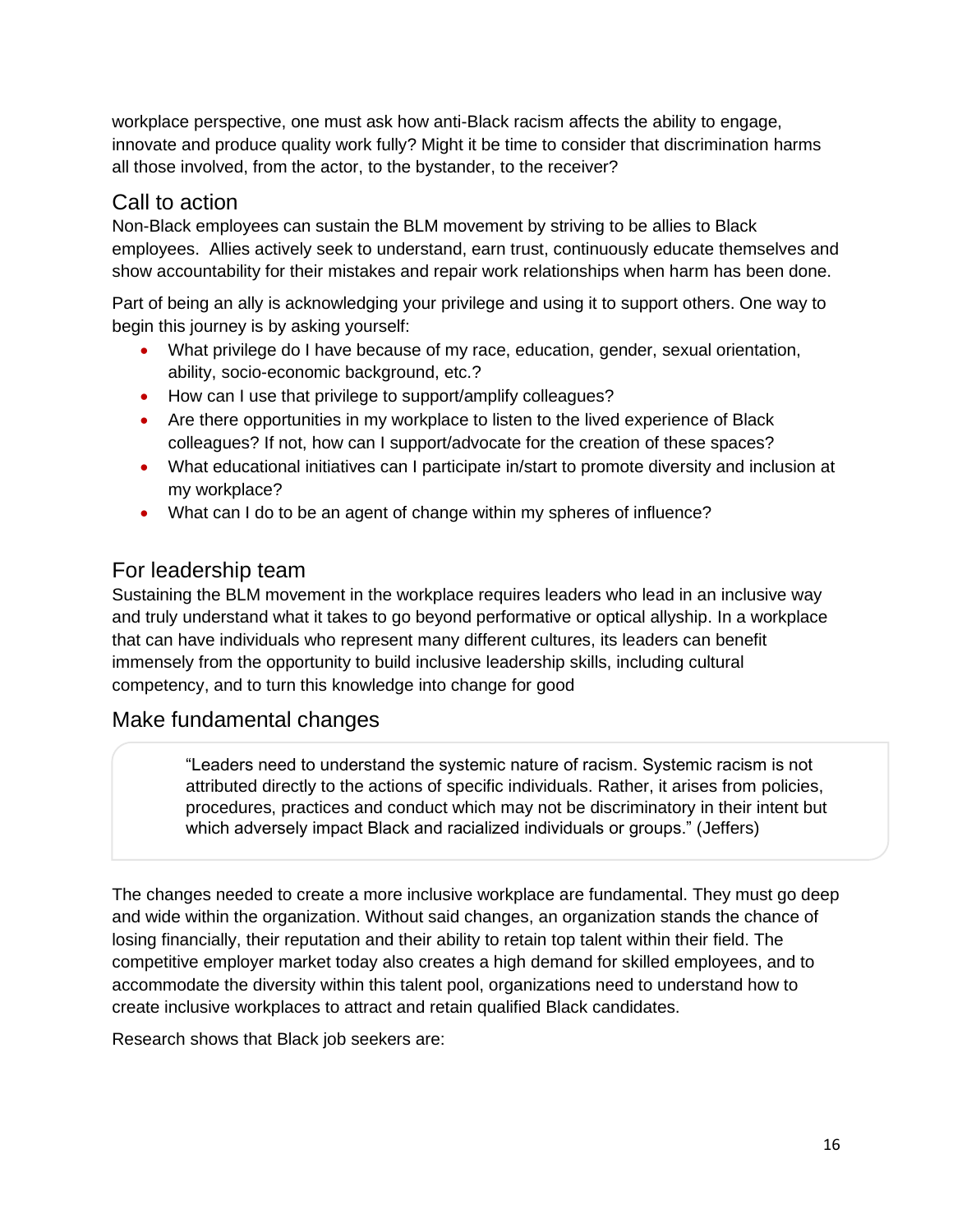- 30% less likely to be in the candidate pool.<sup>14</sup>
- discriminated against in initial resumé screenings and are three times less likely to be called back if they have a "Black sounding" name,
- negatively affected by credentialism (65% of employers will likely reject qualified Black applicants who do not have academic degrees in specific fields despite their years of professional experience).

If employers discriminate consciously or unconsciously against Black applicants, they lose out on talent and can become categorized as unfriendly places to work. As the examples provided show, Black employees and job seekers have faced various obstacles that formed part of how organizations functioned. The systemic nature of these barriers requires a deep understanding of the structures, policies and practices in place within an organization and to try and identify how operational practices reinforce discrimination for its racialized members.

#### <span id="page-16-0"></span>Be a culturally competent leader

When organizations develop culturally competent leaders, research shows these benefits:

- Improved recruitment of diverse employees<sup>15</sup>
- Improved team functionality<sup>16</sup>
- $\cdot$  Increased employee retention<sup>17</sup>

Research also shows that ethnically diverse companies at the board and executive team level are 33% more likely to outperform the national industry median for financial performance<sup>18</sup>.

### Be accountable

Leaders need to go beyond performative leadership to demonstrating who is accountable for what aspect(s) of their anti-Black racism strategy and have regular channels for communicating and reporting on their results. Transparency and accountability are critical components to embed in having and sustaining anti-racist workplaces.

<sup>14</sup> https://www.bcg.com/en-ca/publications/2020/reality-of-anti-black-racism-in-canada

<sup>15</sup> Cox & Blake 1991

<sup>16</sup> Cox 1991, Scott Heathcote & Gruman 2011, Adler 2002

<sup>17</sup> Oklahoma Nurse 2006, Journal of Leadership& Organizational Studies 2012

<sup>&</sup>lt;sup>18</sup> Delivering through Diversity, McKinsey (Hunt, Yee, Prince, Dixon-Fyle) Jan 2018. Analysis is based on composite data for all countries in the data set.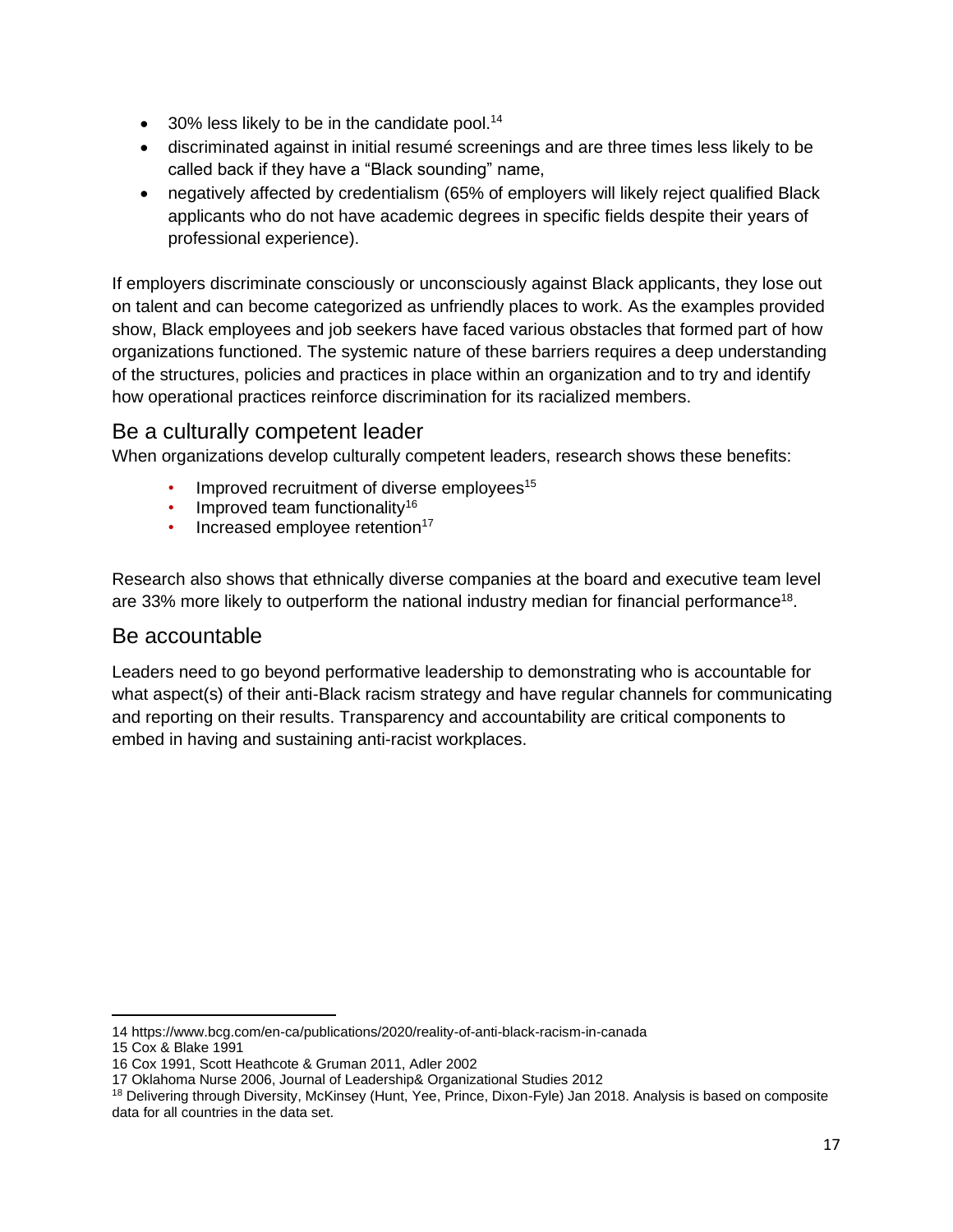# <span id="page-17-0"></span>Strategies for supporting Black Lives Matter at work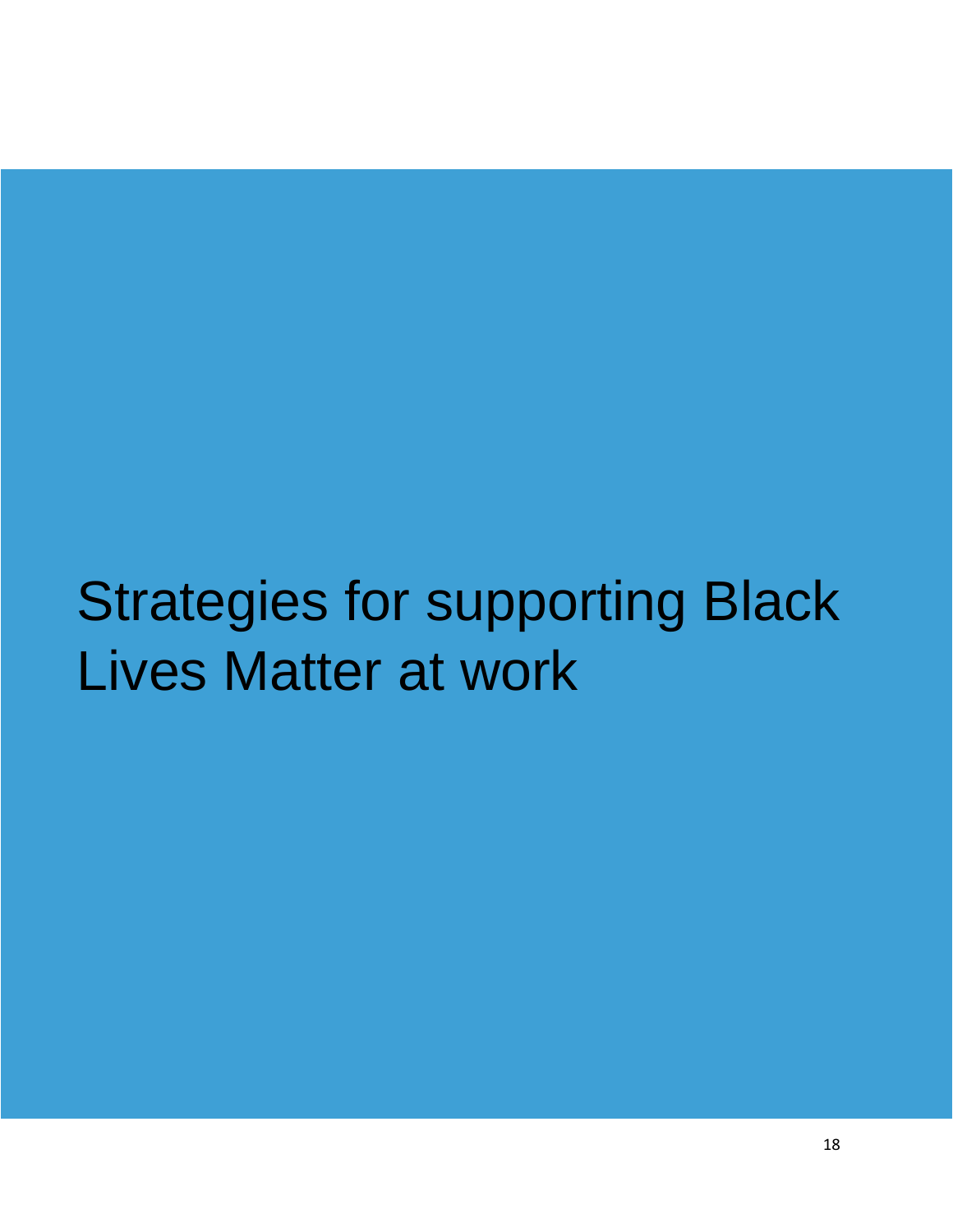### <span id="page-18-0"></span>BLM in the workplace

Many Canadian organizations made statements in solidarity with Black communities all across North America after the death of George Floyd in May 2020. Beyond these statements, how are organizations making Diversity and Inclusion an integral part of their organizational and operational strategy? How are they leading the creation of safe and inclusive spaces for Black employees within their organizations? What follows are key guidelines for sustaining BLM in the workplace.

# <span id="page-18-1"></span>LEAD

The Deloitte (2016) report entitled "Black in Canada" outlines effective strategies for creating and sustaining an anti-racist workspace. The four guiding principles of this model are summed up in the acronym **LEAD**: **Listen**, **Engage**, **Acknowledge** and **Do**. These practices are the basis for creating a workplace where employees trust the management, are authentic and can speak up.

- **Listen**: create spaces where Black employees can share their lived experiences. Believe them when they do, and ensure these voices are heard at the table.
- **Engage**: learn from Black employees, experts and community members and find and or create opportunities to partner with them on projects and initiatives in the workplace and in the community.
- **Acknowledge**: that anti-Black racism exists in the workplace and re-evaluate any behaviours employers/employees exhibit that reinforces it. Reach out to Black colleagues and strengthen relationships with them.
- **Do**: actively follow through on actions to deconstruct oppressive systems that marginalize Black employees.

Many of the strategies for sustaining anti-Black racism in the workplace must be woven into the operational fabric of the organization. This is not a linear process as each organization is unique with specific strengths, weaknesses, and opportunities for improvement. What is being provided, as part of this toolkit, are actions based on promising practices, and these can be used to create an anti-racist workplace, one that puts the needs of marginalized groups at the centre. When implemented, these strategies will support in creating a just workplace that benefits the whole organization and its employees.

### <span id="page-18-2"></span>Re-evaluate and earn trust

Earning trust is a process that requires time. Trust from Black employees is earned when resources, financial and otherwise, are allocated to implement long-lasting changes. Start by examining your organization's:

- **Values**: how are the values of the organization seen in the workplace environment? Do they explicitly address inclusion as key to the organization's success?
- **Vision**: does this look to a more inclusive future? Is this vision a sustainable one?
- **Leadership**: does leadership reflect the diverse make up of employees? Is there representation of Black individuals? Are Black perspectives considered in the decisionmaking process of the organization? If not, what is the plan to address this?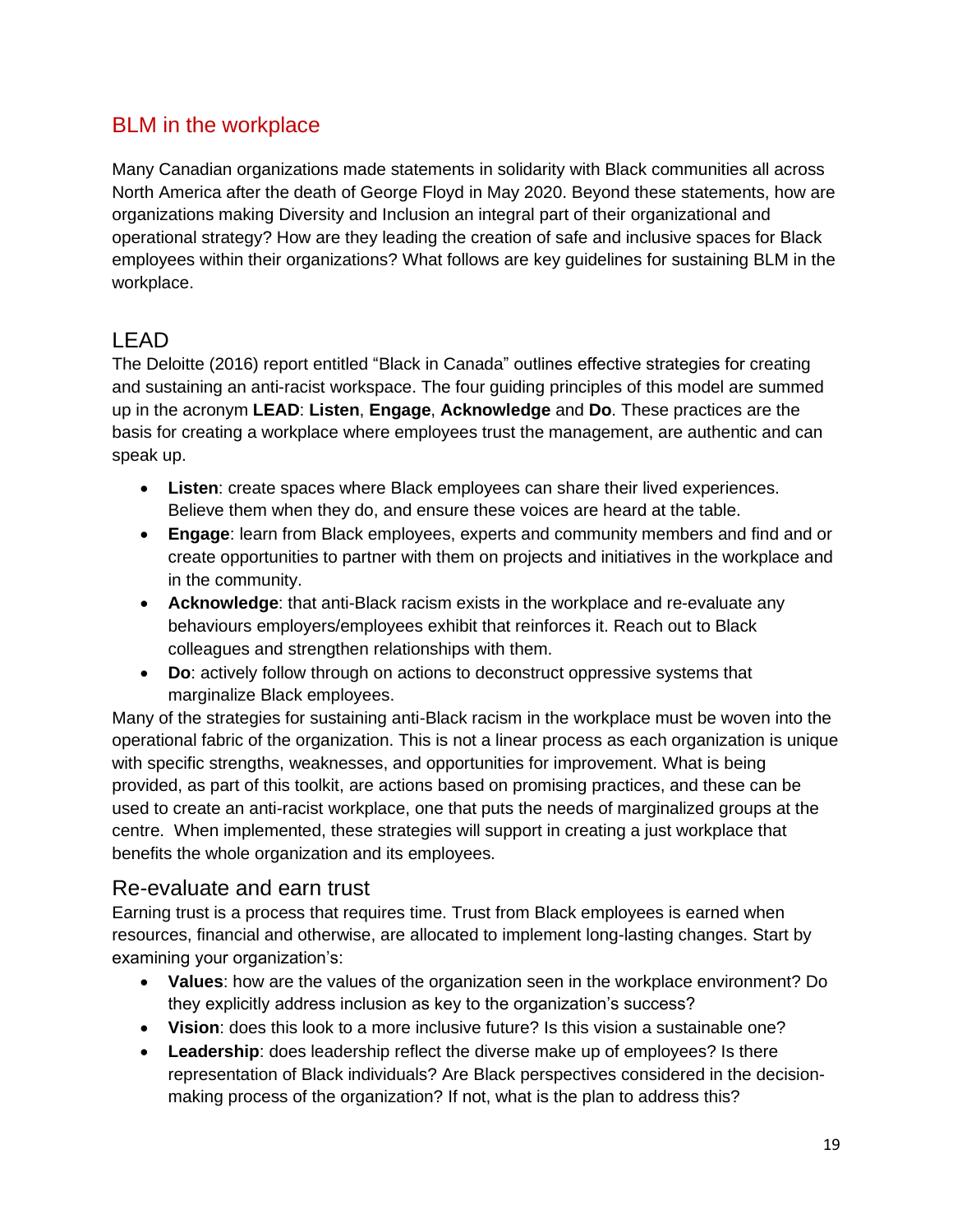- **Hiring**: are there systemic barriers that inhibit the recruitment of Black candidates? Are job postings targeting a specific demographic? How is this being rectified?
- **Structure**: What are the opportunities for advancement? Are these opportunities made equally available for all employees?

Additionally, it is important to have buy-in from all employees because they are vital in ensuring that the workplace is truly inclusive. Listen to all employees as a part of this process. This can be done through:

- Focus groups
- Surveys
- One-on-one conversations
- Exit surveys when people leave the organization.

# <span id="page-19-0"></span>Create opportunity

#### <span id="page-19-1"></span>Representation in recruitment

Recruitment processes within the organization could marginalize applicants from certain backgrounds. This should be owned and corrected.

"One promising practice is to revisit job postings and look for hidden biases. For example, the Johnson & Johnson corporation saw a 9% increase in the number of women applying for roles after using software to adjust job postings and remove gender-coded language, business jargon, and laundry lists of skillsets not required. The same approach could be used for the Black community." (DasGupta, Nan, et al.)

- Invest in training human resources staff to recruit and hire candidates that represent the talent pool available in your industry. This can be done through:
	- $\circ$  Training hiring staff on avoiding biased hiring practices in job descriptions, advertisements, interviewing, candidate selection and advancement
	- $\circ$  Partnering with Black professional and non-professional networks (For ex: trade, customer service, etc.) and arrange speed networking activities to connect and hire Black professionals
	- $\circ$  Show your job description or post to members of the Black community for their feedback on whether the language and requirements speak to them
	- o Putting in place fair and accessible screening and interview processes to create barrier-free hiring practices
	- $\circ$  Ensuring that there are mechanisms to address bias when it occurs, such as conducting a panel interview instead of one–on–one interview.
	- o Hiring based on skillset and not based on "fit."

### <span id="page-19-2"></span>Mentoring / coaching

Each organization has a set of written and unwritten rules that can make a big difference to new hires when shared. Ensure that influential members of your staff are encouraged to mentor new employees, especially people who come from different backgrounds. These can include: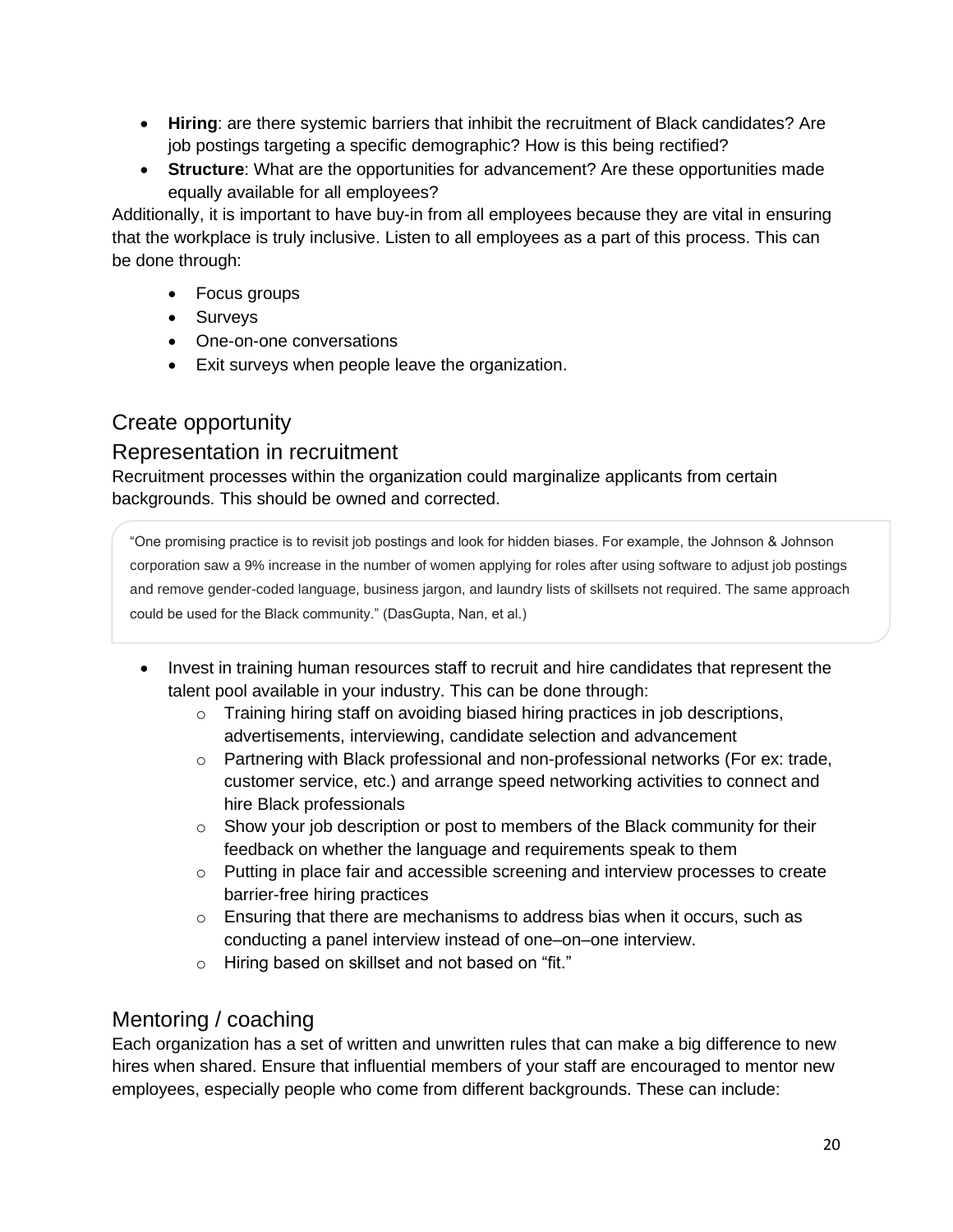- Providing a thorough orientation of the operations and culture of your organization
- Sharing opportunities for training
- Encouraging them through challenges and
- Regular check-ins to ensure they are settling well into their roles.

## <span id="page-20-0"></span>Sponsorship

Sponsorship differs from mentorship in the sense that the "sponsorship relationship is founded upon a deeper sense of trust in each other built over years, and a real confidence in the employee being sponsored" (Odom and McCalister).<sup>19</sup> It also means advocating for a Black worker or colleague to suggest them for promotion, to speak at events or other roles, especially when they do not have representation at the table. This can also be extended to professional practices and organizations where Black people are underrepresented such as the STEM industries. Organizations can also show their commitment to employment equity by partnering with educational institutions and community centers to recruit interns from minority groups. Such initiatives can be instrumental in giving interns professional experience in their fields.

### <span id="page-20-1"></span>Professional development

A strategic professional development plan that considers the potential barriers in career advancement for Black employees can help sustain its commitment to professional growth for its racialized members. It is vital to ensure that Black employees within the organization have equal access to professional development, training, and networking opportunities. Consider implementing programs, practices, and events within your organizational calendar that:

- improve Black employees' sense of belonging by creating an inclusive work environment
- support employees in navigating the professional environment
- guide employees in mastering their tools
- instill a growth mindset, and help employees clearly understand the feedback process
- help employees enhance their skills<sup>20</sup>

These steps will impact career advancement and testify to the organization's ability to retain toptrained talent. Additionally, surveying the following can be a more accurate way to gauge whether Black employees have equal access to these opportunities:

- the make up of management teams
- who is being recommended for professional development opportunities
- who is being promoted and;
- representation of C Suite executives

<sup>19</sup> https://sloanreview.mit.edu/article/getting-representative-sponsorship-right-in-your-organization/

<sup>&</sup>lt;sup>20</sup> "The Real Reason Diversity is lacking at the top" [https://www.bcg.com/en-in/publications/2020/why-is](https://www.bcg.com/en-in/publications/2020/why-is-diversity-lacking-at-top-of-corporations?utm_medium=Email&utm_source=esp&utm_campaign=diversity&utm_description=featured_insights&utm_topic=diversity&utm_geo=global&utm_content=202101&utm_usertoken=CRM_ad5a5a0b0cb721be8672d5bff3f2d39f40785e60)[diversity-lacking-at-top-of-](https://www.bcg.com/en-in/publications/2020/why-is-diversity-lacking-at-top-of-corporations?utm_medium=Email&utm_source=esp&utm_campaign=diversity&utm_description=featured_insights&utm_topic=diversity&utm_geo=global&utm_content=202101&utm_usertoken=CRM_ad5a5a0b0cb721be8672d5bff3f2d39f40785e60)

[corporations?utm\\_medium=Email&utm\\_source=esp&utm\\_campaign=diversity&utm\\_description=featured](https://www.bcg.com/en-in/publications/2020/why-is-diversity-lacking-at-top-of-corporations?utm_medium=Email&utm_source=esp&utm_campaign=diversity&utm_description=featured_insights&utm_topic=diversity&utm_geo=global&utm_content=202101&utm_usertoken=CRM_ad5a5a0b0cb721be8672d5bff3f2d39f40785e60) [\\_insights&utm\\_topic=diversity&utm\\_geo=global&utm\\_content=202101&utm\\_usertoken=CRM\\_ad5a5a0b](https://www.bcg.com/en-in/publications/2020/why-is-diversity-lacking-at-top-of-corporations?utm_medium=Email&utm_source=esp&utm_campaign=diversity&utm_description=featured_insights&utm_topic=diversity&utm_geo=global&utm_content=202101&utm_usertoken=CRM_ad5a5a0b0cb721be8672d5bff3f2d39f40785e60) [0cb721be8672d5bff3f2d39f40785e60](https://www.bcg.com/en-in/publications/2020/why-is-diversity-lacking-at-top-of-corporations?utm_medium=Email&utm_source=esp&utm_campaign=diversity&utm_description=featured_insights&utm_topic=diversity&utm_geo=global&utm_content=202101&utm_usertoken=CRM_ad5a5a0b0cb721be8672d5bff3f2d39f40785e60)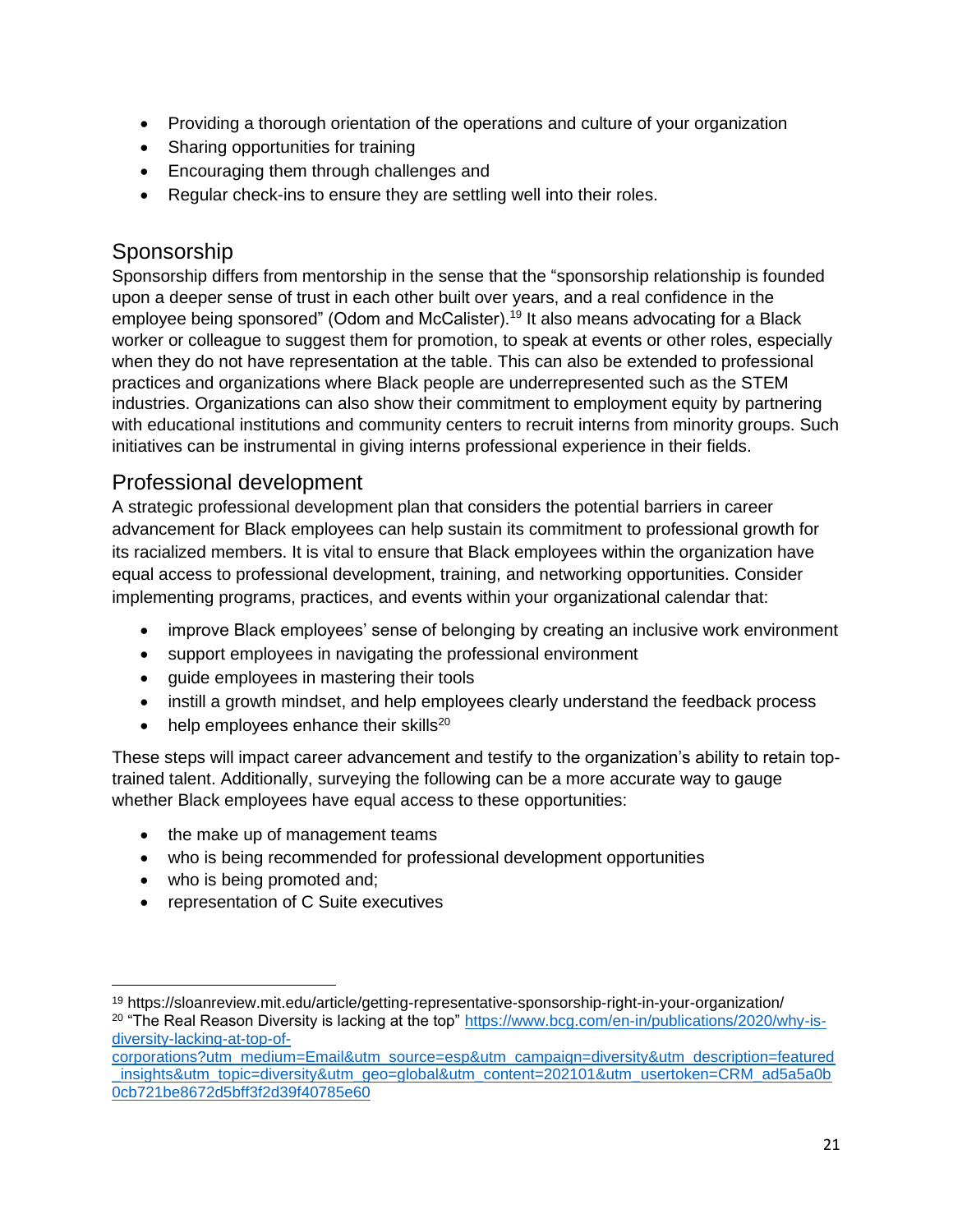#### <span id="page-21-0"></span>Invest, collect information, and prioritize training

A part of instituting long-lasting change is having sufficient information to do so. Employers should seek employees' consent to collect the data needed to identify who makes up the employee population and what supports are required to ensure they can bring their whole selves to the workplace. Beyond that, invest in resources to use the information for the benefit of the entire organization.

#### <span id="page-21-1"></span>Support employee resource groups

The work of ERGs should be essential and critical to sustaining the BLM movement at work. Those who belong to them should be allotted the time to work on relevant topics.

Leverage ERGs by:

- Providing members with the flexibility to allocate sufficient time to ERG work
- Acknowledging the credibility of ERGs and following through on their recommendations
- Providing the accessibility to the data and training for them to be effective

ERGs can also identify needs such as safe and brave spaces where employees can come together for meaningful conversation and encourage and accompany teams to act on structural changes.<sup>21</sup>

#### <span id="page-21-2"></span>Allocate resources

Dedicated individuals should be responsible for gauging hurdles and finding ways to turn them into learning opportunities. This will not be a seamless process, but it will pay off with increased engagement if enough commitment is put forth. These individuals can devote time doing the following:

- Identify the short- and long-term changes that can be implemented to make the workplace more inclusive
- Engage ERGs and other resources available to implement said changes
- Find weaknesses and view them as areas for potential growth
- Promote action from leaders. Leaders within the organization must walk the talk.
- Measure impact and share successes with employees.

#### <span id="page-21-3"></span>Offer training

Diversity and inclusion work is vast. The right type of training suitable to address the specific needs that an organization has is key. CCDI offers several courses to equip your organization with specific tools to make your workplace more inclusive. Some of these include:

**Diversity and Inclusion fundamentals** training. This is a foundational course that everyone in the organization can take to start them on their journey to understand the basic principles needed to create an inclusive workplace.

<sup>21</sup> Use the CCDI toolkit to create active ERGs: [https://ccdi.ca/media/1073/20150716-ccdi-report-erg](https://ccdi.ca/media/1073/20150716-ccdi-report-erg-toolkit.pdf)[toolkit.pdf](https://ccdi.ca/media/1073/20150716-ccdi-report-erg-toolkit.pdf)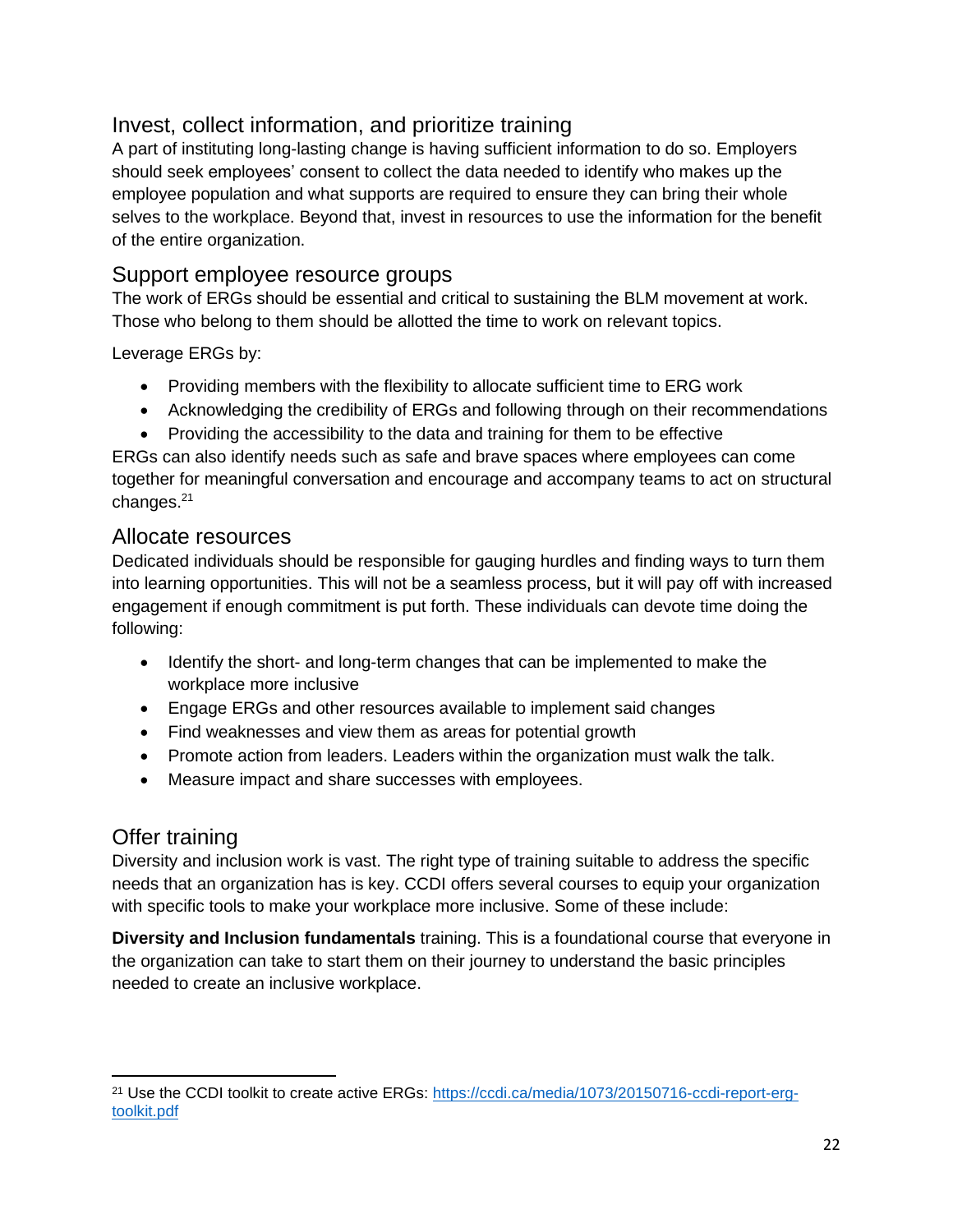**Unconscious bias** training helps employees understand the insidious ways bias, microaggressions and racism are perpetuated and re-enforced in society and helps everyone approach this work from a place of understanding rather than blame.

The **Anti-racism certificate program** is open for groups or individuals to take and includes these courses:

- History of racism and colonization in Canada
- Race and racism in the Canadian workplace
- The intersections of race and other identities
- How to be an ally to racialized people
- Introduction to cultural competence

These courses equip individuals with the knowledge they need to advance their diversity and inclusion journey and make them effective promoters of anti-racism and inclusion in their teams.

#### <span id="page-22-0"></span>Sustain the effort

Sustaining the BLM movement in the workplace requires a big-picture outlook on possibilities. One must look to a continuous and rewarding process of creating a more inclusive workplace.

#### <span id="page-22-1"></span>Measure the impact

Efforts being made must be continuously assessed to ensure effectiveness and sustainability. It is not enough to have made some changes. Measuring impact requires setting goals and observing milestones made along the way to achieve those goals. How to accomplish this?

- Understand the level of exclusion that exists in the organization by:
	- $\circ$  Conducting listening circles with Black employees and non-Black employees
	- o Using anonymous surveys to understand how frequently incidents of exclusion take place
- What percentage of Black employees are employed by the organization?
	- o Black people make up 3.5% of the Canadian population. Is this reflected in the organization?
- What percentage increase can be accomplished in the next one to five years?
	- o Measure progress yearly and share results with all staff.

Engage professional services:

- Diversity Meter™ (A CCDI workplace solutions product)
	- $\circ$  This is both a quantitative and qualitative measurement tool that evaluates two aspects of your workforce:
		- Representation of diverse groups (based on self-identification), and
		- Feelings of inclusion (based on a Likert scale and open-ended comments.)

#### <span id="page-22-2"></span>Communication strategy

An effective communication strategy is crucial to accomplishing the above strategies. There needs to be an intentional commitment to creating an anti-racist workplace.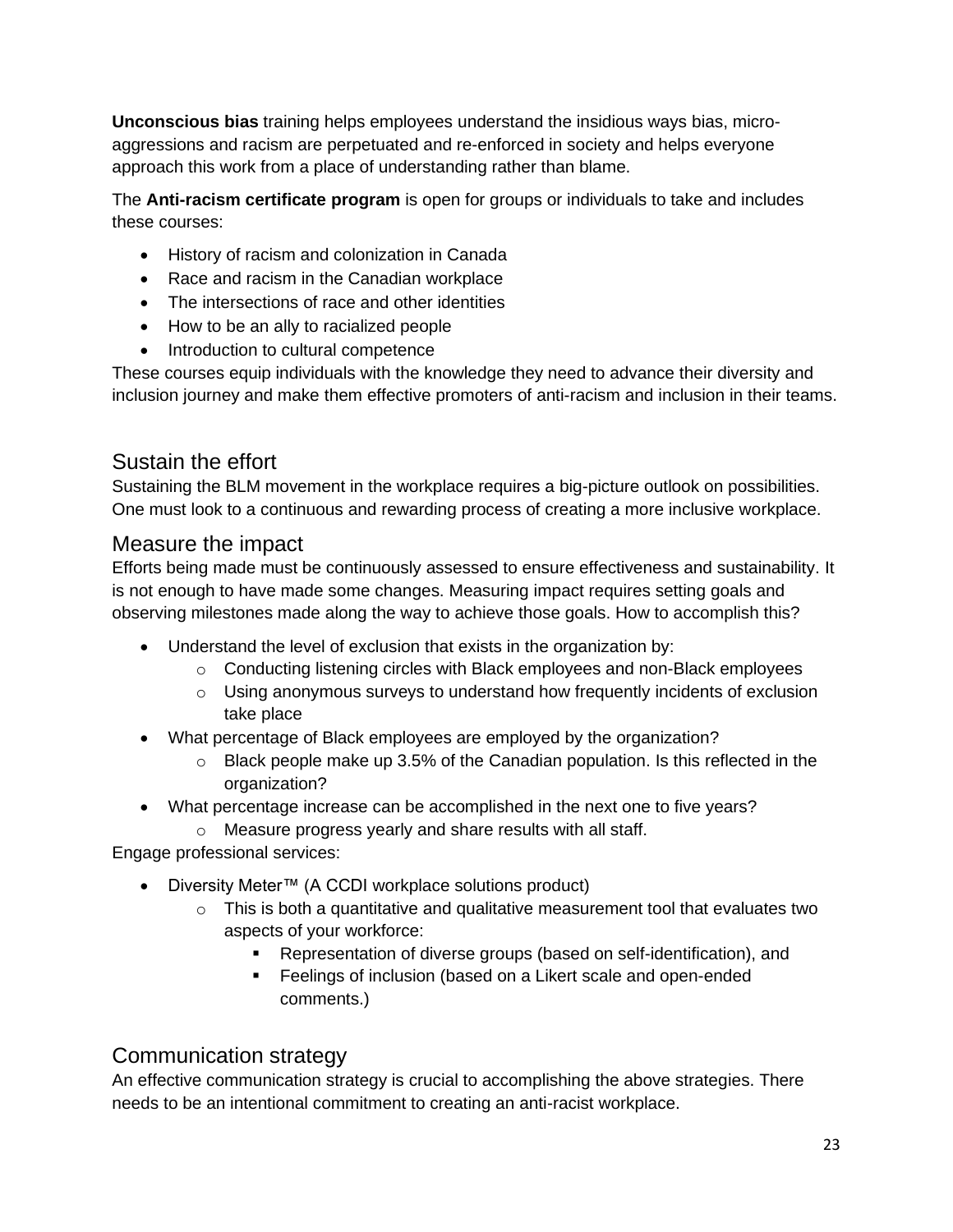- Communicate to staff about intentions of creating an anti-racist workplace, precisely one where Black employees can bring their whole selves to work
- Share how you will accomplish this
- Invite the participation of all staff to contribute to this effort through:
	- o Full participation in surveys and employee consultation opportunities
	- o Attendance to training being offered
	- o Responding to calls to action, whether they be encouraged to read and learn more on the topic of anti-Black racism, join an ERG, or commit to allyship.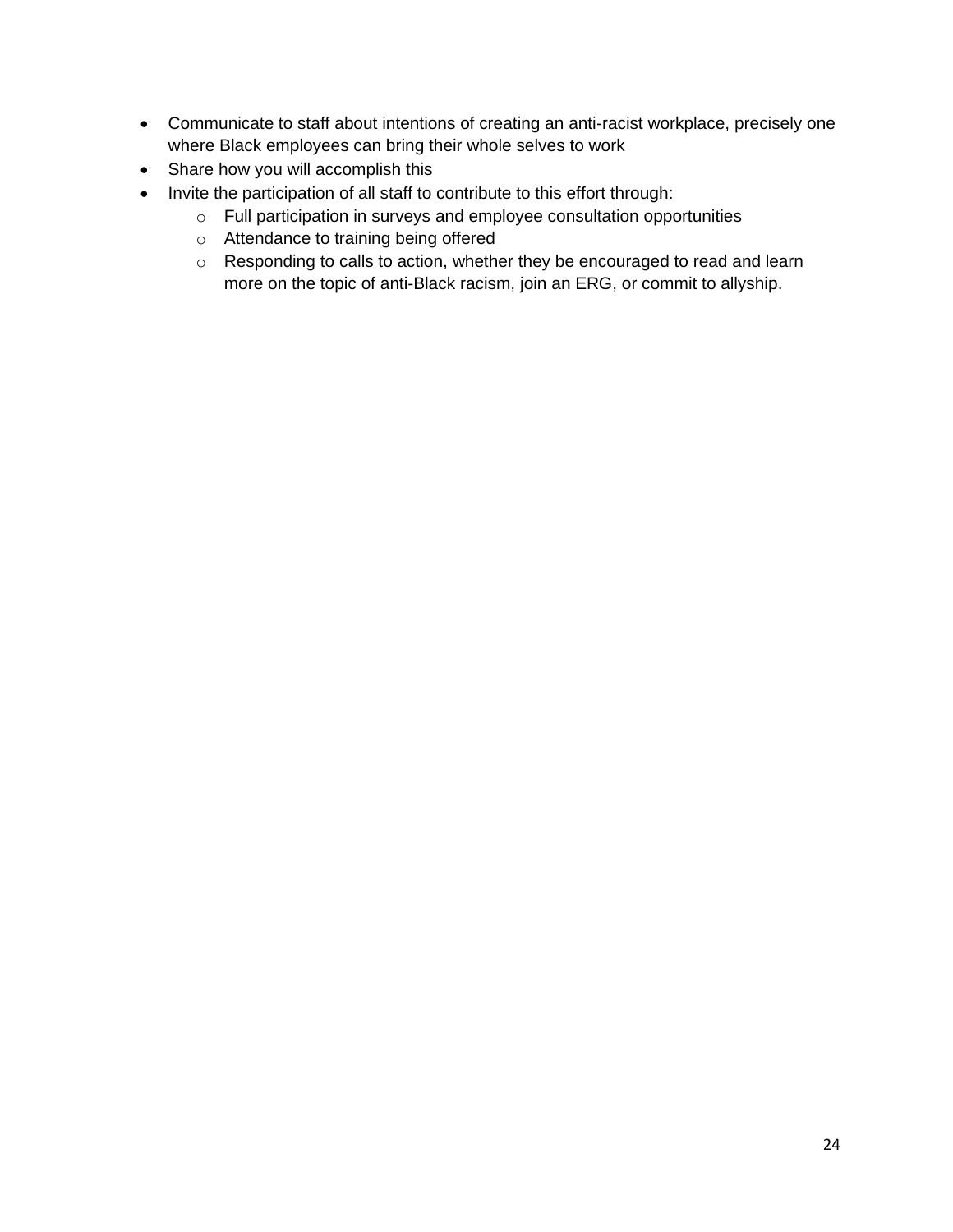#### <span id="page-24-0"></span>**Resources**

# <span id="page-24-1"></span>**Books**

- Policing Black Lives *by Robyn Maynard*
- The Skin We're In *by Desmond Cole*
- White Fragility: Why It's So Hard for White People to Talk About Racism *by Dr. Robin DiAngelo*

# <span id="page-24-2"></span>**CCDI toolkits**

- [Navigating race in Canadian workplaces](https://ccdi.ca/media/1849/20180731-toolkit-navigating-race-in-canadian-workplaces.pdf)
- [Diversity & inclusion councils](https://ccdi.ca/media/1072/20170831-ccdi-diversity-council-toolkit-final-v3.pdf)
- [Employee Resource Groups \(ERGs\)](https://ccdi.ca/media/1073/20150716-ccdi-report-erg-toolkit.pdf)
- [Addressing fear and resistance](https://ccdi.ca/media/1074/20150217-ccdi-report-addressing-fear-and-resistance-in-di-eng.pdf)
- [Locking in your leadership: Developing a diversity and inclusion strategy](https://ccdi.ca/media/2079/20200130-locking-in-your-leadership-toolkit-for-developing-a-di-strategy.pdf)
- [Locking in your leadership: Developing the ironclad business case for diversity and](https://ccdi.ca/media/2082/20200130-locking-in-your-leadership-toolkit-for-developing-the-ironclad-business-case-for-di.pdf) [inclusion](https://ccdi.ca/media/2082/20200130-locking-in-your-leadership-toolkit-for-developing-the-ironclad-business-case-for-di.pdf)

# <span id="page-24-3"></span>**Reports**

- DasGupta, Nan, et al. "The Pervasive Reality of Anti-Black Racism in Canada." Canada - EN, Boston Consulting Group, January 6th 2021, [www.bcg.com/en](http://www.bcg.com/en-ca/publications/2020/reality-of-anti-black-racism-in-canada)[ca/publications/2020/reality-of-anti-black-racism-in-canada](http://www.bcg.com/en-ca/publications/2020/reality-of-anti-black-racism-in-canada)
- Deloitte. "Black in Canada." *Deloitte Canada*, February 8th, 2021, [www2.deloitte.com/ca/en/pages/about-deloitte/articles/black-in-canada-acknowledging](file:///C:/Users/sarita.addy/AppData/Local/Microsoft/Windows/INetCache/Content.Outlook/CHMN46ER/www2.deloitte.com/ca/en/pages/about-deloitte/articles/black-in-canada-acknowledging-our-past.html)[our-past.html](file:///C:/Users/sarita.addy/AppData/Local/Microsoft/Windows/INetCache/Content.Outlook/CHMN46ER/www2.deloitte.com/ca/en/pages/about-deloitte/articles/black-in-canada-acknowledging-our-past.html)
- Diversity Institute at Ryerson University. "Diversity Leads: Diversity Representation in Leadership: A Review of Eight Canadian Cities." [https://www.ryerson.ca/diversity/reports/DiversityLeads\\_2020\\_Canada.pdf](https://www.ryerson.ca/diversity/reports/DiversityLeads_2020_Canada.pdf)
- Report of the Advisory on Race Relations to the Premier of Ontario, Bob Rae. June 9th, 1992.

http://www.siu.on.ca/pdfs/report\_of\_the\_advisor\_on\_race\_relations\_to\_the\_premier\_of [ontario\\_bob\\_rae.pdf](http://www.siu.on.ca/pdfs/report_of_the_advisor_on_race_relations_to_the_premier_of_ontario_bob_rae.pdf)

#### <span id="page-24-4"></span>**Other resources**

- Anti racism resources:<https://experiencescanada.ca/resources/anti-racism-resources/>
- Employment Matters curated content:<https://employmentmatters.ca/news-feed/>
- Harvard University Implicit Association Test: [https://implicit.harvard.edu/](https://implicit.harvard.edu/%20implicit/takeatest.html) [implicit/takeatest.html](https://implicit.harvard.edu/%20implicit/takeatest.html)
- "White Privilege: Unpacking the Invisible Knapsack" and "Some Notes for Facilitators": [https://nationalseedproject.org/Key-SEED-Texts/white-privilege-unpacking-the-invisible](https://nationalseedproject.org/Key-SEED-Texts/white-privilege-unpacking-the-invisible-knapsack)[knapsack](https://nationalseedproject.org/Key-SEED-Texts/white-privilege-unpacking-the-invisible-knapsack)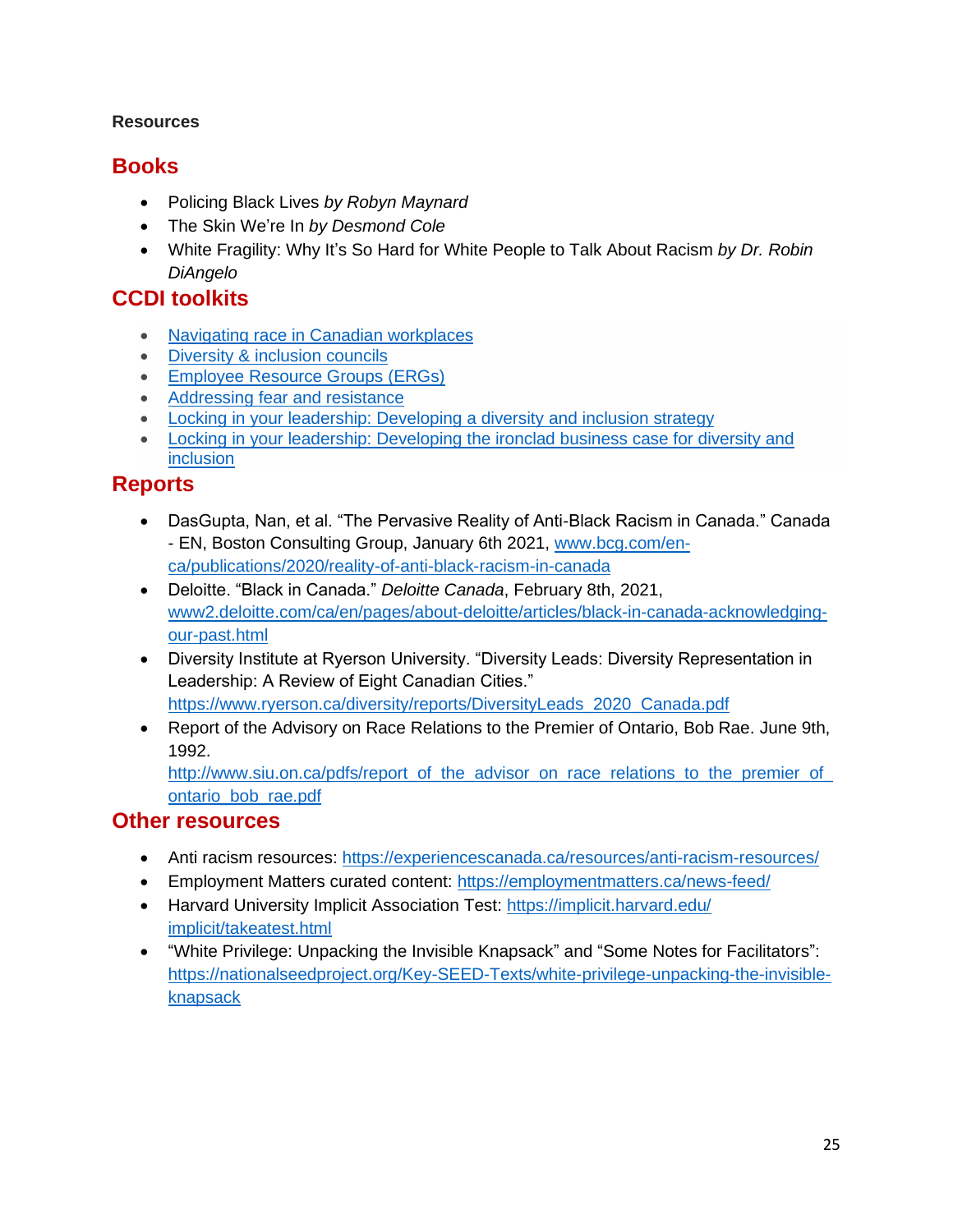#### <span id="page-25-0"></span>**Appendix**

#### <span id="page-25-1"></span>**Definition of terms**

**Bias:** an inclination or preference formed without reasonable justification that can prevent judgement from being balanced or even-handed.

Prejudice in favour or against a person or group. It cannot be eliminated but must be managed.

**BIPOC:** Black Indigenous People of Colour

**Code-switching:** switching ways of speaking and behaving from one environment to another to adapt and fit in.

**Culture:** the totality of ideas, beliefs, values, activities and knowledge of a group of individuals who share historical, geographical, religious, racial, linguistic, ethnic or social traditions and who transmit, reinforce and modify those traditions.

**Diversity:** the mix of differences that make each individual unique.

**Discrimination:** an action, decision or policy that puts a person of group of people at a disadvantage reasons such as their race, age or disability.

**Equitable employment:** employment practices that actively seek to remove barriers for women, people with disabilities, Indigenous people, and racialized groups.

**Jim Crow Laws:** collection of laws and statutes that made racial segregation legal in the United **States** 

**Intersectionality:** a framework used to understand how different parts of a person's identity intersect and impact they way they experience discrimination and privilege

**Multiculturalism:** the extent to which, within one society or nation, two or more nonhomogeneous, but equally recognized, ethnic, racial, cultural, linguistic, or religious groups coexist.

**Prejudice:** hostile, irrational beliefs, feelings, opinions, and actions directed toward particular individuals or groups on the basis of stereotypical generalizations about group characteristics.

**Race:** a false concept utilized to classify humankind according to common ancestry or descent and reliant upon differentiation by general physical characteristics such as colour of skin and eyes, hair type, stature, and facial features.

**Racism:** a set of implicit or explicit beliefs, assumptions and actions based upon ideology of inherent superiority of one racial or ethnic group over another and which is evident within organizational or institutional structures and programmes as well as within individual thought or behavior patterns.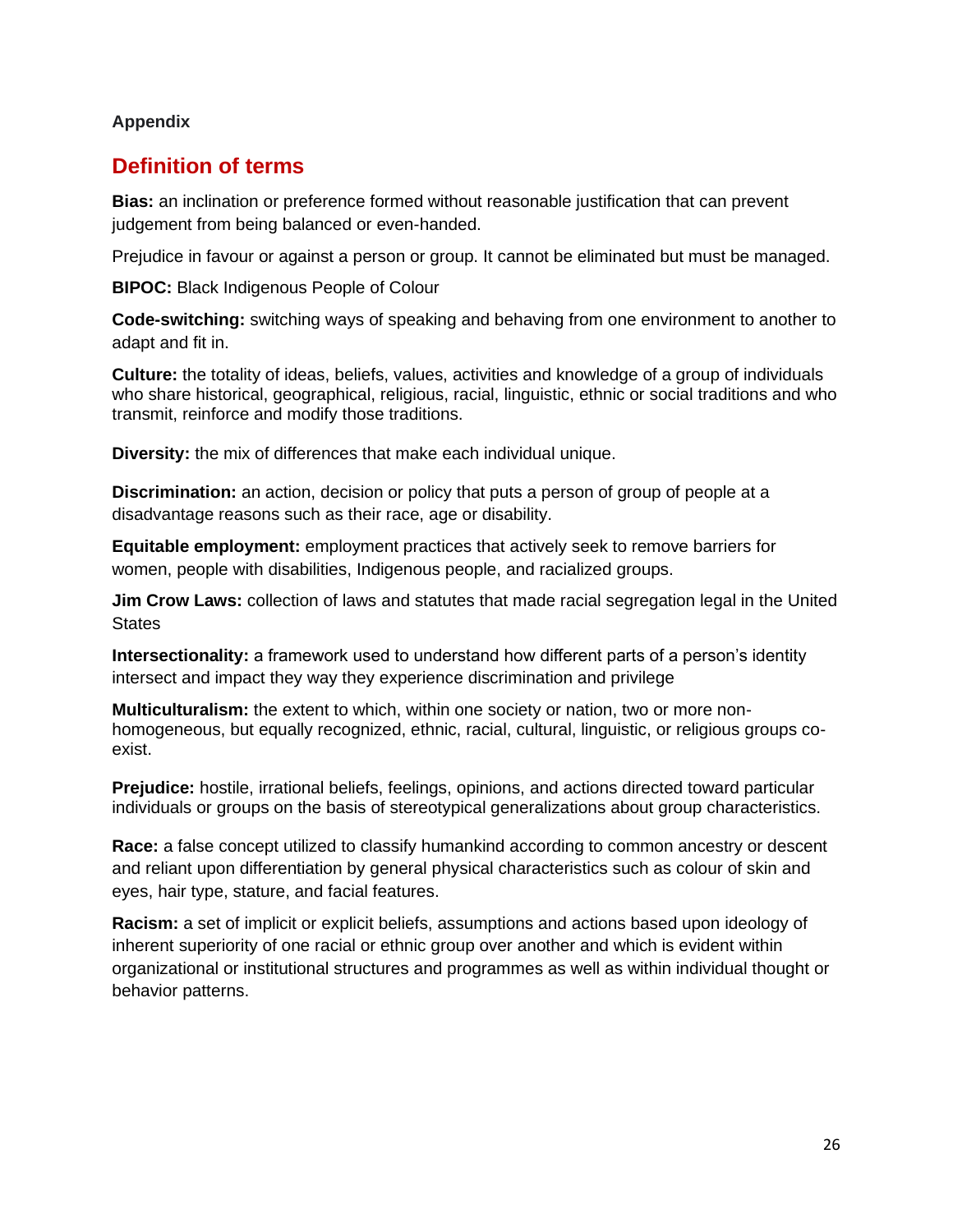**Respectability politics**: a framework used to understand the behaviour of groups to conform to neoliberal, White, bourgeois normativity from a gendered, classed, and racialized perspective. <sup>22</sup>

**Stereotype:** a false or generalized conception of people that results in a conscious or unconscious categorization of each member of that group. Stereotypes may be based upon misconceptions or false generalizations about race, colour, age; ethnic, linguistic, geographical, or national groups; religion, social, marital, or family status; physical, developmental, or mental attributes, sexual orientation or sex.

**Systemic racism:** the systemic and institutional biases that put racialized groups at a disadvantage. These biases are subtle and often hard to identify but are evidenced by lack of representation of racialized groups in organizations at all levels, gaps in wages and salaries between white and racialized employees, incidences of racial profiling and police violence against racialized groups, etc.

**Unconscious biases:** social stereotypes about certain groups of people that individuals form outside their own conscious awareness.<sup>23</sup>

<sup>&</sup>lt;sup>22</sup> Mikaela Pitcan, Alice E Marwick, danah boyd, Performing a Vanilla Self: Respectability Politics, Social Class, and the Digital World, *Journal of Computer-Mediated Communication*, Volume 23, Issue 3, May 2018, Pages 163– 179, <https://doi.org/10.1093/jcmc/zmy008>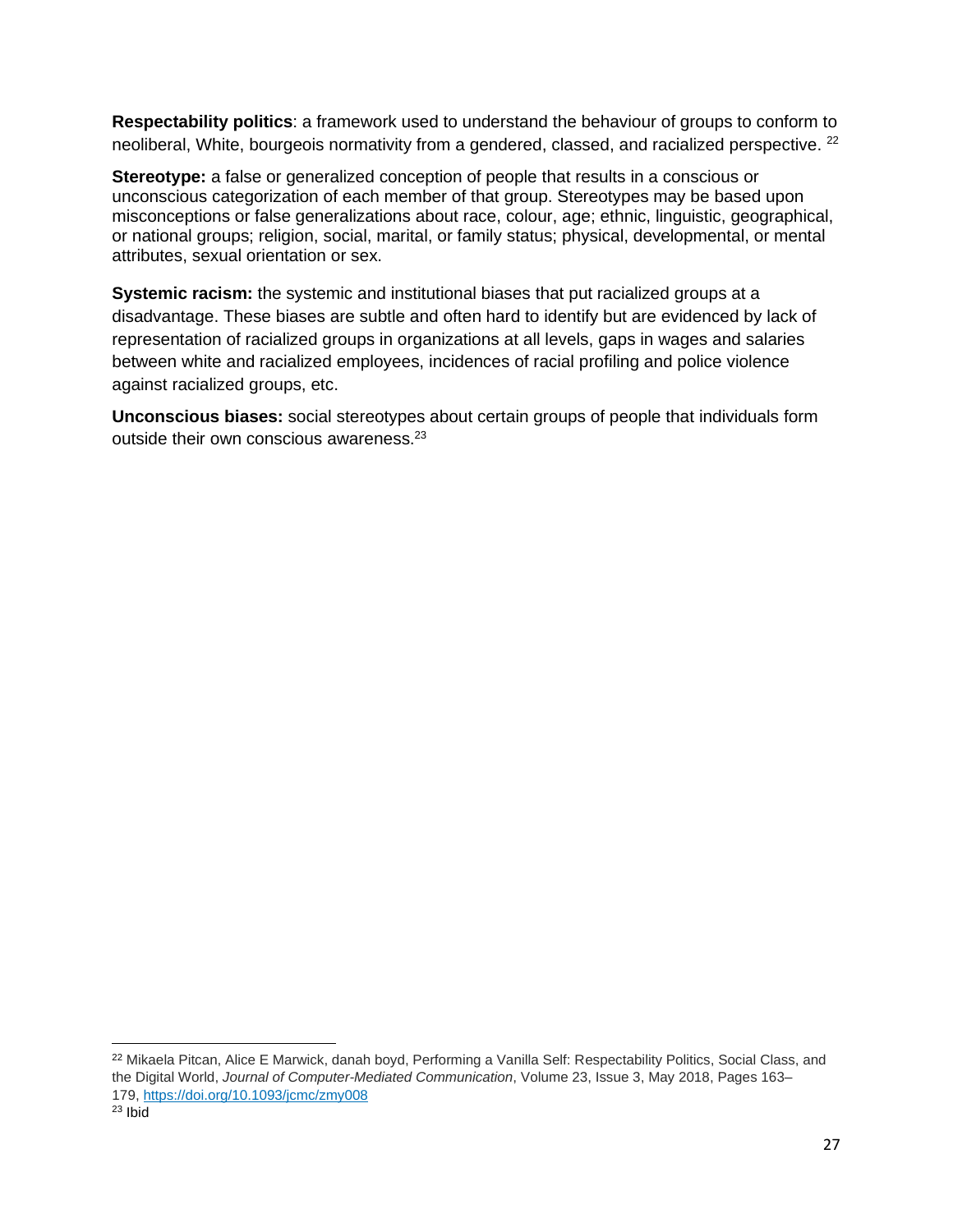#### <span id="page-27-0"></span>**Bibliography**

12 Gates Studios. "Toni Morrison, What Racism Is." YouTube, August 16th 2017, [www.youtube.com/watch?v=5EQcy361vB8](http://www.youtube.com/watch?v=5EQcy361vB8)

Adjekum, Sarah. "Indigenous and Black People in Canada Share Social Exclusion and Collective Outrage." National Observer, National Observer, June 10th 2020, [www.nationalobserver.com/2020/06/10/opinion/indigenous-and-black-people-canada-share](http://www.nationalobserver.com/2020/06/10/opinion/indigenous-and-black-people-canada-share-social-exclusion-and-collective-outrage)[social-exclusion-and-collective-outrage.](http://www.nationalobserver.com/2020/06/10/opinion/indigenous-and-black-people-canada-share-social-exclusion-and-collective-outrage)

Awad, G. H., Norwood, C., Taylor, D. S., Martinez, M., McClain, S., Jones, B., Holman, A., & Chapman-Hilliard, C. (2015). Beauty and Body Image Concerns Among African American College Women. *The Journal of black psychology*, *41*(6), 540–564. <https://doi.org/10.1177/0095798414550864>

Black Lives Matter website:<https://www.blacklivesmatter.ca/>

DasGupta, Nan, et al. "The Pervasive Reality of Anti-Black Racism in Canada." Canada - EN, Boston Consulting Group, January 6th 2021, [www.bcg.com/en-ca/publications/2020/reality-of](http://www.bcg.com/en-ca/publications/2020/reality-of-anti-black-racism-in-canada)[anti-black-racism-in-canada](http://www.bcg.com/en-ca/publications/2020/reality-of-anti-black-racism-in-canada)

*Deloitte Canada*. "Black in Canada." February 8th 2021, [https://www2.deloitte.com/ca/en/pages/about-deloitte/articles/black-in-canada-acknowledging](https://www2.deloitte.com/ca/en/pages/about-deloitte/articles/black-in-canada-acknowledging-our-past.html)[our-past.html](https://www2.deloitte.com/ca/en/pages/about-deloitte/articles/black-in-canada-acknowledging-our-past.html)

Diversity Institute at Ryerson University. "Diversity Leads: Diversity Representation in Leadership: A Review of Eight Canadian Cities." [https://www.ryerson.ca/diversity/reports/DiversityLeads\\_2020\\_Canada.pdf](https://www.ryerson.ca/diversity/reports/DiversityLeads_2020_Canada.pdf)

Diversity Institute at Ryerson University. "Black Leaders Are Nearly Non-Existent on Canadian Boards According to Ryerson's Diversity Institute's New Study of Canadian Board Diversity." *Cision*, August 6th 2020, [www.newswire.ca/news-releases/black-leaders-are-nearly-non](http://www.newswire.ca/news-releases/black-leaders-are-nearly-non-existent-on-canadian-boards-according-to-ryerson-s-diversity-institute-s-new-study-of-canadian-board-diversity-865341357.html)[existent-on-canadian-boards-according-to-ryerson-s-diversity-institute-s-new-study-of-canadian](http://www.newswire.ca/news-releases/black-leaders-are-nearly-non-existent-on-canadian-boards-according-to-ryerson-s-diversity-institute-s-new-study-of-canadian-board-diversity-865341357.html)[board-diversity-865341357.html.](http://www.newswire.ca/news-releases/black-leaders-are-nearly-non-existent-on-canadian-boards-according-to-ryerson-s-diversity-institute-s-new-study-of-canadian-board-diversity-865341357.html)

Environics Institute. (2017). *The Black experience project in the GTA*. Toronto: Environics Institute for Survey Research.

Gaudiano, Paolo. "Inclusion Is Invisible: How To Measure It." Forbes, Forbes, April 25th. 2019, [www.forbes.com/sites/paologaudiano/2019/04/23/inclusion-is-invisible-how-to-measure](http://www.forbes.com/sites/paologaudiano/2019/04/23/inclusion-is-invisible-how-to-measure-it/?sh=2d2b6265a3d2)[it/?sh=2d2b6265a3d2.](http://www.forbes.com/sites/paologaudiano/2019/04/23/inclusion-is-invisible-how-to-measure-it/?sh=2d2b6265a3d2)

Henry, Natasha L.. "Black Enslavement in Canada." The Canadian Encyclopedia, 09 June 2020, Historica Canada. [https://www.thecanadianencyclopedia.ca/en/article/black-enslavement.](https://www.thecanadianencyclopedia.ca/en/article/black-enslavement) Accessed 19 April 2021.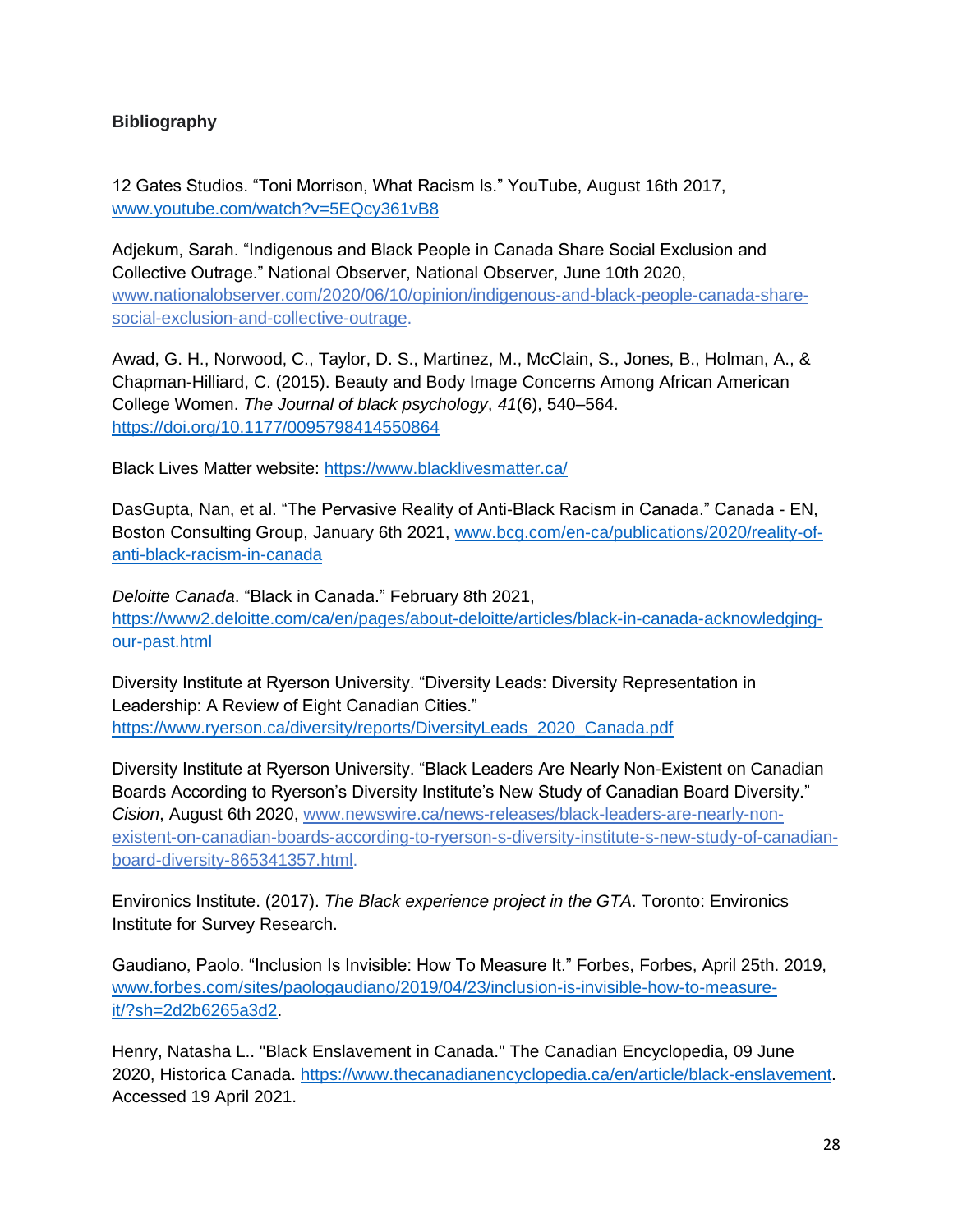Jeffers, Keith. "How to Respond to Racism in the Workplace." Canadian HR Reporter, Canadian HR Reporter, November 25th 2020, [www.hrreporter.com/focus-areas/diversity/how-to-respond](http://www.hrreporter.com/focus-areas/diversity/how-to-respond-to-racism-in-the-workplace/335603)[to-racism-in-the-workplace/335603.](http://www.hrreporter.com/focus-areas/diversity/how-to-respond-to-racism-in-the-workplace/335603)

Oyeniran, Channon. "Black Lives Matter-Canada". The Canadian Encyclopedia, December 18th 2020, Historica Canada. [https://www.thecanadianencyclopedia.ca/en/article/black-lives](https://www.thecanadianencyclopedia.ca/en/article/black-lives-matter-canada.%20Accessed%2004%20February%202021)[matter-canada. Accessed February 4th 2021.](https://www.thecanadianencyclopedia.ca/en/article/black-lives-matter-canada.%20Accessed%2004%20February%202021)

Sambo, P. "In diversity push, a prominent Black Canadian leads charge." Financial Post (2020), [https://financialpost.com/pmn/business-pmn/kingsdale-cibc-lead-effort-to-boost-blacks-in](https://financialpost.com/pmn/business-pmn/kingsdale-cibc-lead-effort-to-boost-blacks-in-canada-boardrooms)[canada-boardrooms.](https://financialpost.com/pmn/business-pmn/kingsdale-cibc-lead-effort-to-boost-blacks-in-canada-boardrooms)

Statistics Canada. "Diversity of the Black Population in Canada: An Overview." *StatCan*, 27 Feb. 2019,<https://www150.statcan.gc.ca/n1/pub/89-657-x/89-657-x2019002-eng.htm>

Deloitte Insights, "The Six Signature Traits of Inclusive Leadership." April 16<sup>th</sup>, 2016. [https://www2.deloitte.com/us/en/insights/topics/talent/six-signature-traits-of-inclusive](https://www2.deloitte.com/us/en/insights/topics/talent/six-signature-traits-of-inclusive-leadership.html)[leadership.html](https://www2.deloitte.com/us/en/insights/topics/talent/six-signature-traits-of-inclusive-leadership.html)

Walker, James W. St.G.. "Black Canadians". The Canadian Encyclopedia, May 14th 2015, Historica Canada. [https://www.thecanadianencyclopedia.ca/en/article/black-canadians.](https://www.thecanadianencyclopedia.ca/en/article/black-canadians.%20Accessed%20February%204th%202021)  [Accessed February 4th 2021.](https://www.thecanadianencyclopedia.ca/en/article/black-canadians.%20Accessed%20February%204th%202021)

Williams, Dorothy and James W. St.G. Walker. "Black History in Canada until 1900". The Canadian Encyclopedia, 12 March 2021, Historica Canada. [https://www.thecanadianencyclopedia.ca/en/article/black-history-until-1900.](https://www.thecanadianencyclopedia.ca/en/article/black-history-until-1900)